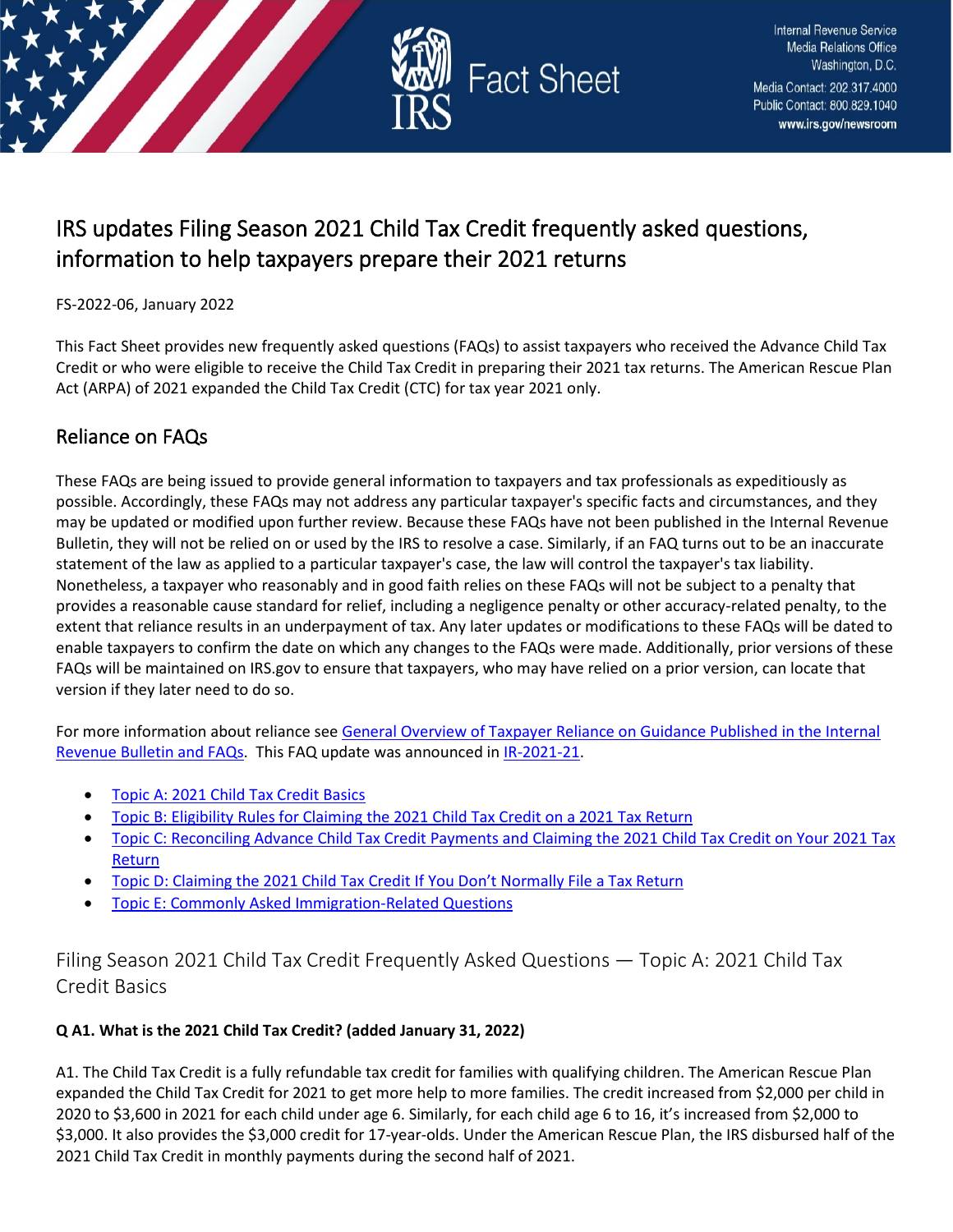

The advance Child Tax Credit payments disbursed by the IRS from July through December of 2021 were early payments from the IRS of 50 percent of the amount of the Child Tax Credit that the IRS estimated you may properly claim on your 2021 tax return during the 2022 tax filing season.

Important: You don't need to have income or a permanent address to claim this tax credit if you're eligible. For information about your eligibility for the Child Tax Credit, see Topic B: Eligibility Rules for Claiming the 2021 Child Tax [Credit on a 2021 Tax Return.](https://www.irs.gov/credits-deductions/filing-season-2021-child-tax-credit-frequently-asked-questions-topic-b-eligibility-rules-for-claiming-the-2021-child-tax-credit-on-a-2021-tax-return)

## **Q A2. What is the amount of the Child Tax Credit for 2021? (added January 31, 2022)**

A2. For tax year 2021, the Child Tax Credit is increased from \$2,000 per qualifying child to:

- \$3,600 for each qualifying child who has not reached age 6 by the end of 2021, or
- \$3,000 for each qualifying child age 6 through 17 at the end of 2021.

Note: The \$500 nonrefundable Credit for Other Dependents amount has not changed. For more information about the Credit for Other Dependents, see the Instructions for Schedule 8812 (Form 1040).

## **Q A3. How much of the Child Tax Credit can I claim on my 2021 tax return? (added January 31, 2022)**

- A3. This amount will depend on the following factors:
	- 1. You received advance Child Tax Credit payments for a qualifying child. You may have received a portion of your Child Tax Credit through advance Child Tax Credit payments during 2021. Generally, the total amount of advance payments for each of your qualifying children equaled 50 percent of the amount of the credit that the IRS estimated you would be eligible to claim on your 2021 tax return for those children. For information on how the IRS estimated the amount of your advance Child Tax Credit payments, see  $Q$  A4.
	- 2. You didn't receive advance Child Tax Credit payments for a qualifying child. If you didn't receive one or more monthly advance Child Tax Credit payments in 2021 for a qualifying child, you can still receive those payments – and the remaining amount of your credit – by claiming the Child Tax Credit for that child when you file a 2021 tax return during the 2022 tax filing season. This includes families who don't normally need to file a return.
	- 3. Your family experienced life changes during 2021. Changes throughout 2021, such as a change in filing status, change in the number of your qualifying children, or a change in your income could increase or decrease the amount of Child Tax Credit you are eligible to claim on your 2021 tax return. Families who received advance Child Tax Credit payments will need to compare the advance Child Tax Credit payments that they received in 2021 with the amount of the Child Tax Credit that they can properly claim on their 2021 tax return.

For more information regarding how to claim the full amount of your Child Tax Credit, see Topic C: Reconciling Advance [Child Tax Credit Payments and Claiming the 2021 Child Tax Credit on Your 2021 Tax Return,](https://www.irs.gov/credits-deductions/filing-season-2021-child-tax-credit-frequently-asked-questions-topic-c-reconciling-advance-child-tax-credit-payments-and-claiming-the-2021-child-tax-credit-on-your-2021-tax-return) and [Topic D: Claiming the](https://www.irs.gov/credits-deductions/filing-season-2021-child-tax-credit-frequently-asked-questions-topic-d-claiming-the-2021-child-tax-credit-if-you-dont-normally-file-a-tax-return)  [2021 Child Tax Credit If You Don't Normally File a Tax Return.](https://www.irs.gov/credits-deductions/filing-season-2021-child-tax-credit-frequently-asked-questions-topic-d-claiming-the-2021-child-tax-credit-if-you-dont-normally-file-a-tax-return)

## **Q A4. How did the IRS determine the amount of my advance Child Tax Credit payments? (added January 31, 2022)**

A4. The IRS determined your advance Child Tax Credit payment amounts by estimating the amount of the Child Tax Credit that you may properly claim on your 2021 tax return filed during the 2022 tax filing season. Our estimate was based on information shown on your processed 2020 tax return (including information you entered in the Child Tax Credit Non-filer Sign-up Tool in 2021).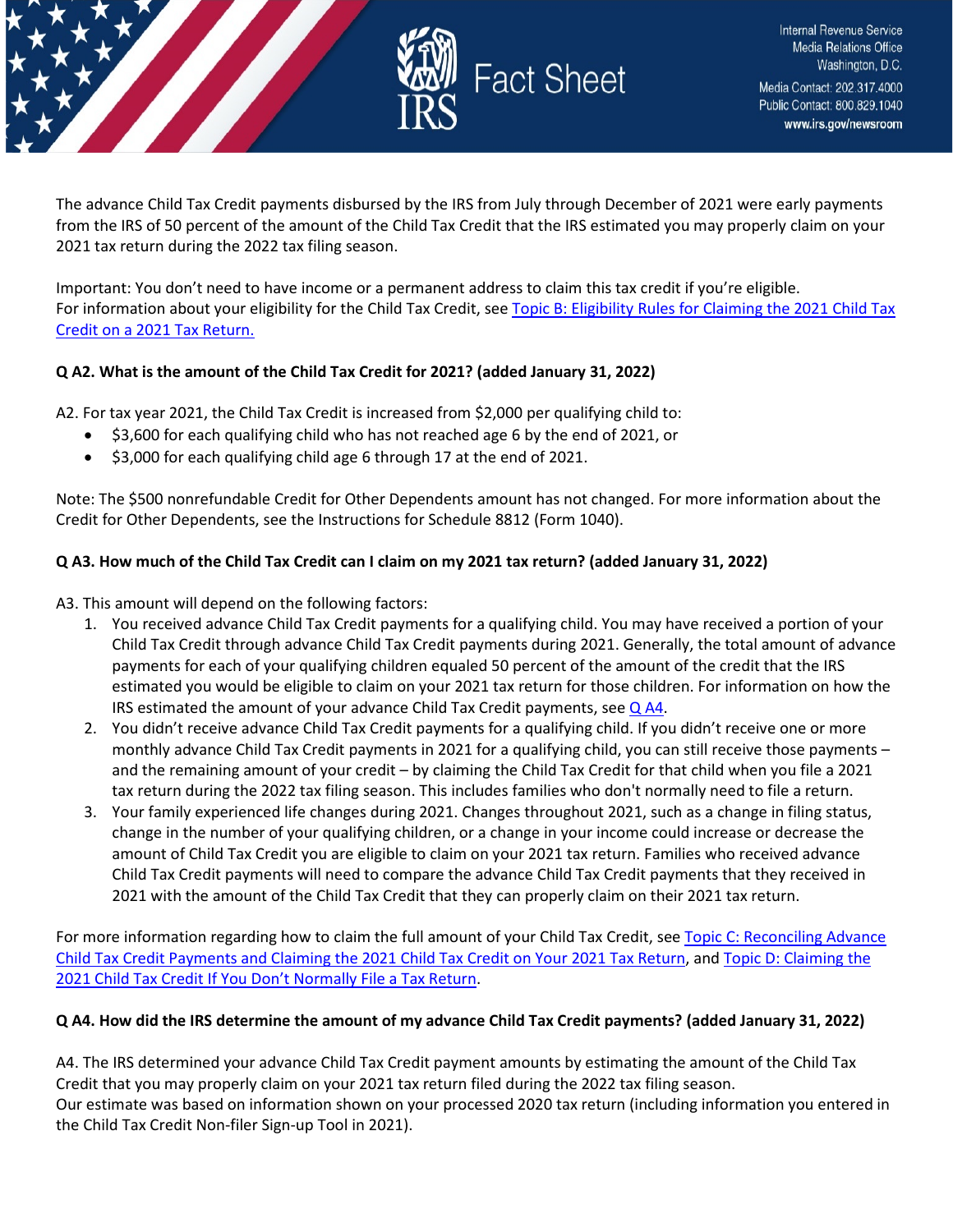

Internal Revenue Service **Media Relations Office** Washington, D.C. Media Contact: 202.317.4000 Public Contact: 800.829.1040 www.irs.gov/newsroom

If we hadn't processed your 2020 tax return when we determined the amount of your advance Child Tax Credit payment for any month, we estimated the amount of your 2021 Child Tax Credit based on information shown on your 2019 tax return (including information you entered in the Non-Filer Tool on IRS.gov in 2020). Generally, once we processed your 2020 return, we recalculated your advance Child Tax Credit payments and adjusted any remaining monthly payments. You may claim the remaining amount of your 2021 Child Tax Credit when you file your 2021 tax return during the 2022 tax filing season.

For more information regarding how to claim the full amount of your Child Tax Credit, see [Topic C: Reconciling Advance](https://www.irs.gov/credits-deductions/filing-season-2021-child-tax-credit-frequently-asked-questions-topic-c-reconciling-advance-child-tax-credit-payments-and-claiming-the-2021-child-tax-credit-on-your-2021-tax-return)  [Child Tax Credit Payments and Claiming the 2021 Child Tax Credit on Your 2021 Tax Return,](https://www.irs.gov/credits-deductions/filing-season-2021-child-tax-credit-frequently-asked-questions-topic-c-reconciling-advance-child-tax-credit-payments-and-claiming-the-2021-child-tax-credit-on-your-2021-tax-return) and [Topic D: Claiming the](https://www.irs.gov/credits-deductions/filing-season-2021-child-tax-credit-frequently-asked-questions-topic-d-claiming-the-2021-child-tax-credit-if-you-dont-normally-file-a-tax-return)  [2021 Child Tax Credit If You Don't Normally File a Tax Return.](https://www.irs.gov/credits-deductions/filing-season-2021-child-tax-credit-frequently-asked-questions-topic-d-claiming-the-2021-child-tax-credit-if-you-dont-normally-file-a-tax-return)

## **Q A5. Will the amount of my Child Tax Credit be reduced if my 2021 income is too high? (added January 31, 2022)**

A5. Yes, if your 2021 income is high enough, the amount of Child Tax Credit you can claim will be reduced. The amount of your Child Tax Credit will not be reduced if your 2021 modified adjusted gross income (AGI) is at or below:

- \$150,000 if you are married and filing a joint return, or if you are filing as a qualifying widow or widower;
- \$112,500 if you are filing as a head of household; or
- \$75,000 if you are a single filer or are married and filing a separate return.

## **Q A6. What is my modified adjusted gross income (AGI)? (added January 31, 2022)**

A6. For purposes of the Child Tax Credit, your modified AGI is your "adjusted gross income" (from line 11 of your 2021 Form 1040, Form 1040-SR, or Form 1040-NR), plus the following amounts that may apply to you:

- Any amount on line 45 or line 50 of the 2021 [Form 2555, Foreign Earned Income.](https://www.irs.gov/forms-pubs/about-form-2555)
- Any amount excluded from gross income because it was received from sources in Puerto Rico or American Samoa.

If you do not have any of the above, your modified AGI is the same as your AGI.

## **Q A7. How does my 2021 modified adjusted gross income (AGI) reduce the amount of my Child Tax Credit? (added January 31, 2022)**

A7. The Child Tax Credit is reduced ("phased out") in two different steps, which are based on your modified adjusted gross income (AGI) in 2021.

The first phaseout can reduce the Child Tax Credit down to \$2,000 per child.

• That is, the first phaseout step can reduce only the \$1,600 increase for qualifying children age 5 and under, and the \$1,000 increase for qualifying children age 6 through 17, at the end of 2021.

The second phaseout can reduce the remaining Child Tax Credit down to zero per child. For additional information on the amounts of modified AGI that reduce the 2021 Child Tax Credit, see [Q A8](https://www.irs.gov/credits-deductions/filing-season-2021-child-tax-credit-frequently-asked-questions-topic-a-2021-child-tax-credit-basics#q8) an[d Q A9,](https://www.irs.gov/credits-deductions/filing-season-2021-child-tax-credit-frequently-asked-questions-topic-a-2021-child-tax-credit-basics#q9) below.

## **Q A8. How does the first phaseout reduce the 2021 Child Tax Credit to \$2,000 per child? (added January 31, 2022)**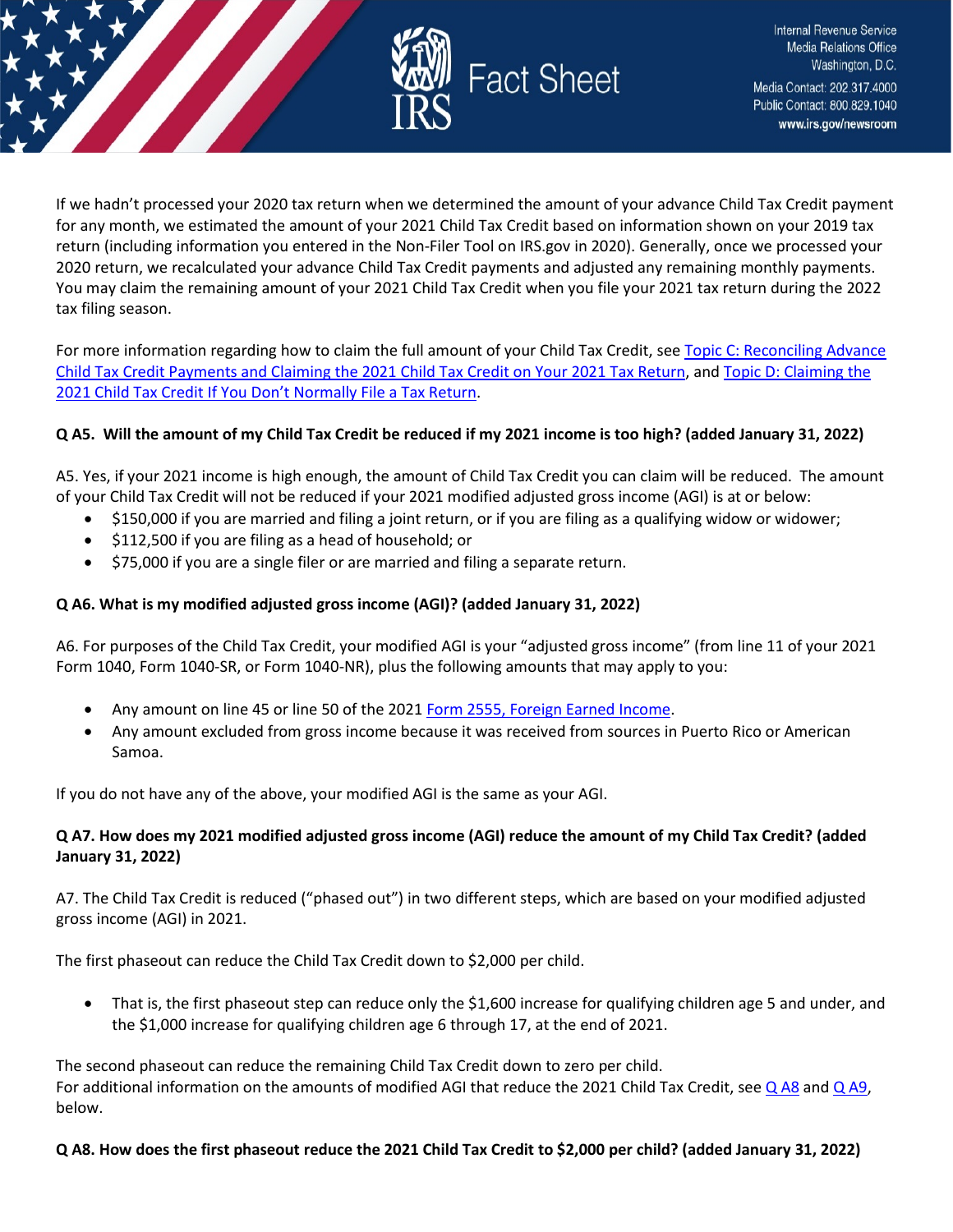

A8. The Child Tax Credit begins to be reduced to \$2,000 per child if your modified adjusted gross income (AGI) in 2021 exceeds:

- \$150,000 if you are married and filing a joint return, or if you are filing as a qualifying widow or widower;
- \$112,500 if you are filing as head of household; or
- \$75,000 if you are a single filer or are married and filing a separate return.

The first phaseout reduces the Child Tax Credit by \$50 for each \$1,000 (or fraction thereof) by which your modified AGI exceeds the income threshold described above that applies to you.

Example: Your family has one 10-year-old qualifying child. The amount of income that reduces the \$3,000 Child Tax Credit under the first phaseout depends on your family's filing status. Specifically, the Child Tax Credit is reduced to \$2,000 if modified AGI in 2021 exceeds:

- \$169,000 if you are married and filing a joint return, or if you are filing as a qualifying widow or widower;
- \$131,500 if you are filing as head of household; or
- \$94,000 if you are a single filer or are married and filing a separate return.

## **Q A9. How does the second phaseout reduce the Child Tax Credit amount remaining after the first phaseout? (added January 31, 2022)**

A9. The second phaseout won't begin to reduce the remaining Child Tax Credit until your modified adjusted gross income (AGI) in 2021 exceeds:

- \$400,000 if married and filing a joint return; or
- \$200,000 for all other filing statuses.

The second phaseout reduces, down to zero, the Child Tax Credit by \$50 for each \$1,000 (or fraction thereof) by which your modified AGI exceeds the income threshold described above that applies to you.

## **Q A10. Is my Child Tax Credit refundable? (added January 31, 2022)**

A10. Yes, if you meet the main home requirement described below, your Child Tax Credit will be fully refundable even if you had no income during 2021.

Main Home Requirement: You — or your spouse, if you are married and filing a joint return — must have your main home in one of the 50 states or the District of Columbia for more than half of 2021.

Important Rules:

- Your main home can be any location where you regularly live.
- Your main home may be your house, apartment, mobile home, shelter, temporary lodging, or other location and doesn't need to be the same physical location throughout the taxable year.
- You don't need a permanent address.
- If you are temporarily away from your main home because of illness, education, business, vacation, or military service, you are generally treated as living in your main home.

## **Q A11. What does it mean to me if my Child Tax Credit is fully refundable? (added January 31, 2022)**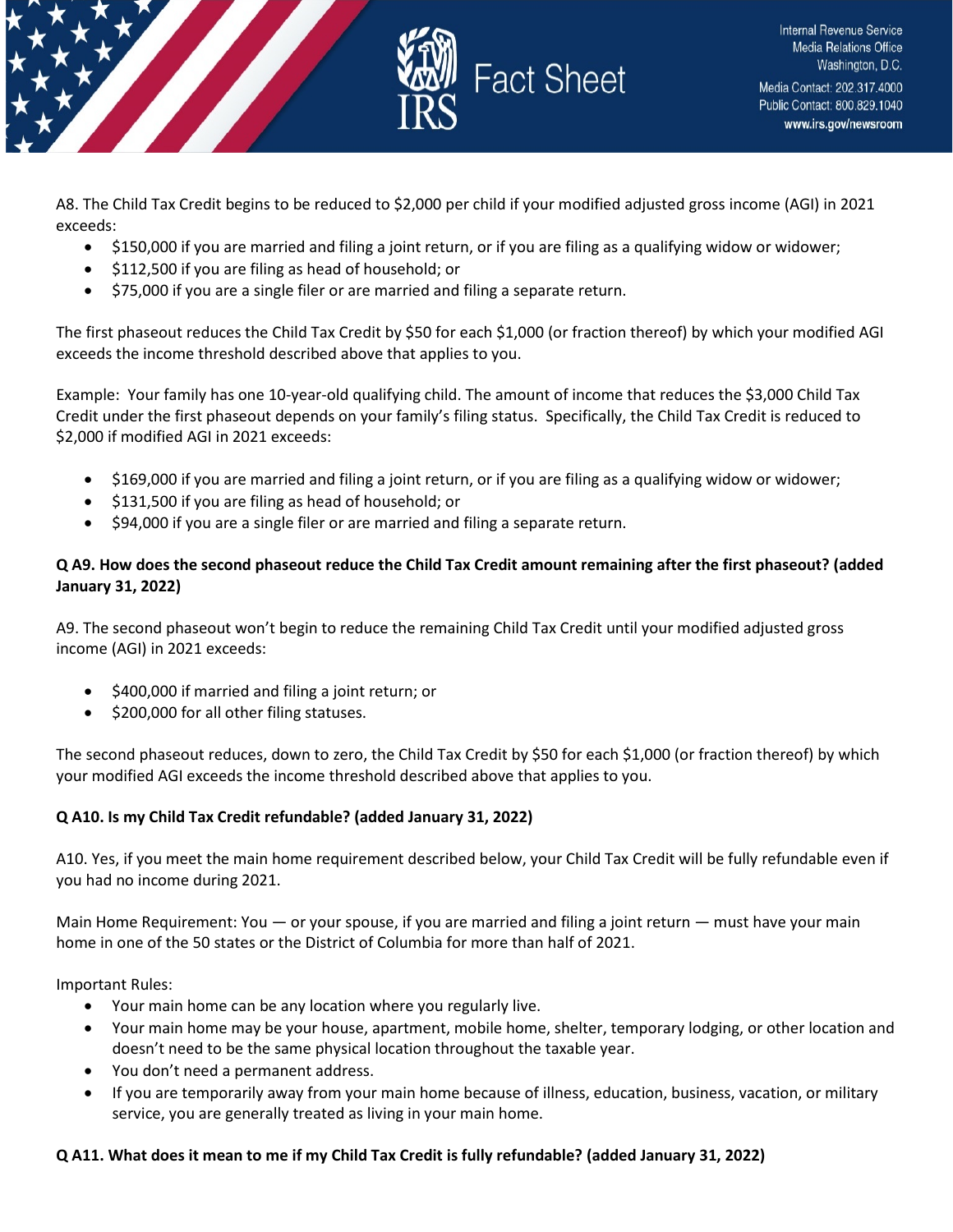

A11. It means that you do not need any income or need to owe any tax in 2021 to receive the full amount of the Child Tax Credit for which you are eligible.

#### **Q A12. What does it mean to me if my Child Tax Credit is not fully refundable? (added January 31, 2022)**

A12. If you don't meet the main home requirements outlined in [Q A10,](https://www.irs.gov/credits-deductions/filing-season-2021-child-tax-credit-frequently-asked-questions-topic-a-2021-child-tax-credit-basics#q10) you may still qualify for a \$3,000 or \$3,600 Child Tax Credit for each qualifying child. However, the refundability of the credit is limited, similar to the 2020 Child Tax Credit and Additional Child Tax Credit. For more information, see [Q B7](https://www.irs.gov/credits-deductions/filing-season-2021-child-tax-credit-frequently-asked-questions-topic-b-eligibility-rules-for-claiming-the-2021-child-tax-credit-on-a-2021-tax-return#q7) in Topic B: Eligibility Rules for Claiming the 2021 Child Tax Credit on a 2021 Tax Return.

#### **Q A13. Are advance Child Tax Credit payments taxable? (added January 31, 2022)**

A13. No. Advance Child Tax Credit payments are not taxable and will not be reported as income on your 2021 tax return. Advance Child Tax Credit payments are advance payments of your Child Tax Credit for tax year 2021.

#### **Q A14. Will I need to repay the IRS any of the advance Child Tax Credit payments that I received during 2021? (added January 31, 2022)**

A14. Maybe. The total amount of advance Child Tax Credit payments that you received during 2021 was based on the IRS's estimate of the amount of Child Tax Credit that you may properly claim on your 2021 tax return.

Important: If the total amount of your advance Child Tax Credit payments was greater than the Child Tax Credit amount that you may properly claim on your 2021 tax return, you may have to repay the excess amount on your 2021 tax return during the 2022 tax filing season – unless you qualify for repayment protection.

For example, if you received advance Child Tax Credit payments for two qualifying children properly claimed on your 2020 tax return, but you no longer have qualifying children in 2021, the advance Child Tax Credit payments that you received based on those children are added to your 2021 income tax unless you qualify for repayment protection. For more information regarding your eligibility for repayment protection, and how to reconcile your advance Child Tax Credit payments with your Child Tax Credit on your 2021 tax return, see [Topic C: Reconciling Advance Child Tax Credit](https://www.irs.gov/credits-deductions/filing-season-2021-child-tax-credit-frequently-asked-questions-topic-c-reconciling-advance-child-tax-credit-payments-and-claiming-the-2021-child-tax-credit-on-your-2021-tax-return)  [Payments and Claiming the 2021 Child Tax Credit on Your 2021 Tax Return,](https://www.irs.gov/credits-deductions/filing-season-2021-child-tax-credit-frequently-asked-questions-topic-c-reconciling-advance-child-tax-credit-payments-and-claiming-the-2021-child-tax-credit-on-your-2021-tax-return) an[d Topic D: Claiming the 2021 Child Tax](https://www.irs.gov/credits-deductions/filing-season-2021-child-tax-credit-frequently-asked-questions-topic-d-claiming-the-2021-child-tax-credit-if-you-dont-normally-file-a-tax-return)  [Credit If You Don't Normally File a Tax Return.](https://www.irs.gov/credits-deductions/filing-season-2021-child-tax-credit-frequently-asked-questions-topic-d-claiming-the-2021-child-tax-credit-if-you-dont-normally-file-a-tax-return)

## **Q A15. Can my advance Child Tax Credit payments or my tax refund affect my government benefits? (added January 31, 2022)**

A15. No. Advance Child Tax Credit payments and any refund you receive as a result of claiming the Child Tax Credit cannot be counted as income when determining if you or anyone else is eligible for benefits or assistance, or how much you or anyone else can receive, under any federal program or under any state or local program financed in whole or in part with federal funds.

These programs include, but are not limited to, Temporary Assistance for Needy Families (TANF), Medicaid, Supplemental Security Income (SSI), and Supplemental Nutrition Assistance Program (formerly food stamps).

In addition, when determining eligibility for benefits or assistance, neither your tax refund nor any of your advance Child Tax Credit payments can be counted as a resource for at least 12 months after you receive it.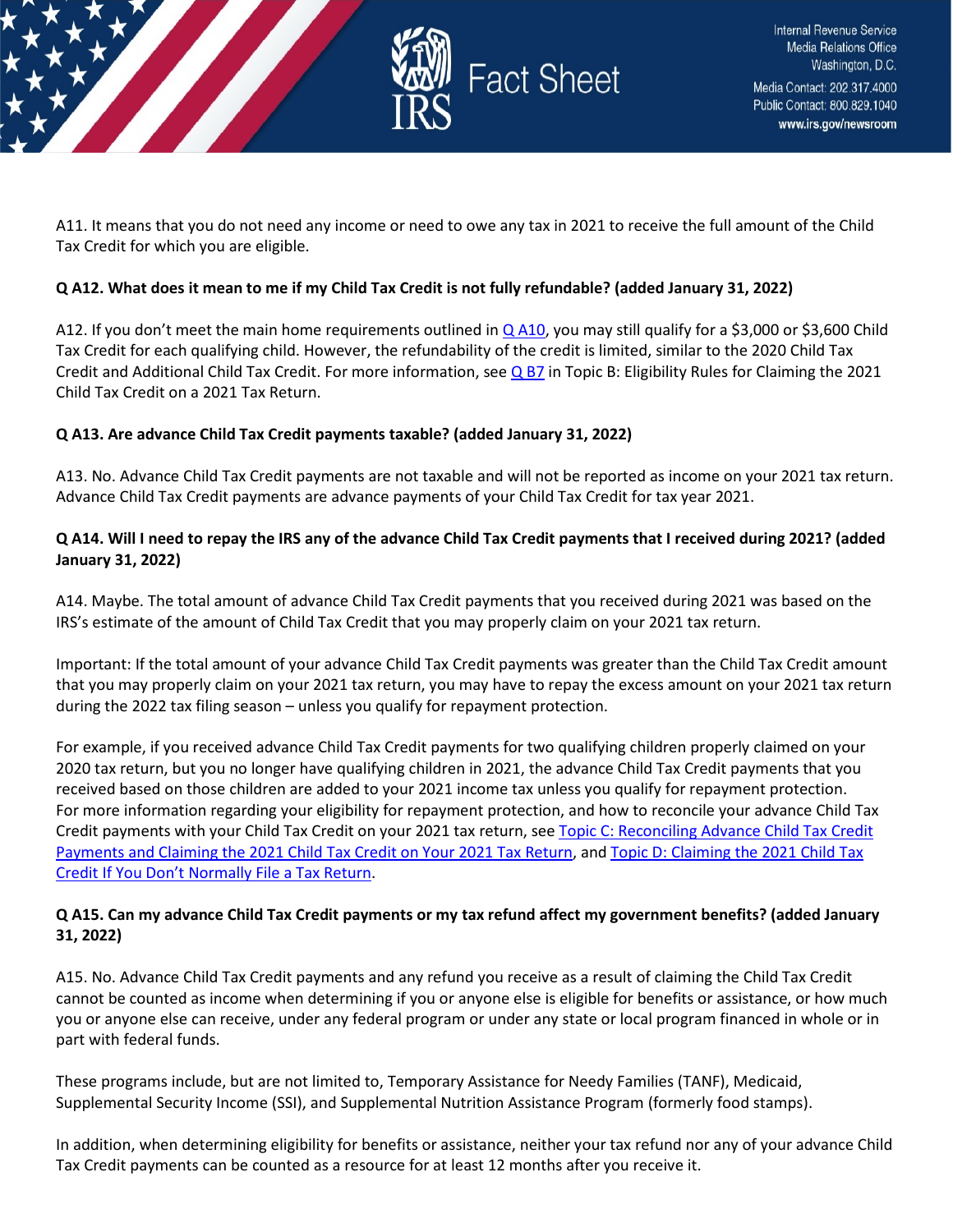

Important: Check with your local benefits coordinator to find out if your advance Child Tax Credit payments or your tax refund will affect those benefits.

## **Q A16. Can my Child Tax Credit be reduced if I owe taxes from previous years, or other federal or state debts? (added January 31, 2022)**

A16. Yes. Refunds of an overpayment of a tax liability, including the portion to which your Child Tax Credit relates, may be reduced (that is, offset) for overdue taxes from previous years or other federal or state debts that you owe.

If you receive a refund after you file your 2021 tax return, any remaining Child Tax Credit amount to which you may be entitled may be a part of the calculation of whether you have an overpayment of your 2021 income tax liability. A refund of this overpayment may be subject to offset for tax debts or other federal or state debts you owe.

If you file a joint 2021 tax return with your spouse and receive a refund, any refund of your 2021 overpayment may be subject to offset for tax debts or other federal or state debts your spouse owes.

This is different from advance Child Tax Credit payments, which were not reduced (that is, offset) for overdue taxes from previous years or other federal or state debts that you owe.

Important Note for Spouses: You can file [Form 8379, Injured Spouse Allocation,](https://www.irs.gov/forms-pubs/about-form-8379) with your 2021 tax return to get your share of a joint refund that would otherwise be applied to your spouse's debt.

Form 8379 is filed by one spouse (the injured spouse) on a jointly filed tax return when the joint overpayment was (or is expected to be) applied (offset) to a past-due obligation of the other spouse. By filing Form 8379, the injured spouse may be able to get back his or her share of the joint refund.

## **Q A17. Can my Child Tax Credit be offset if my spouse or I owe past-due child support? (added January 31, 2022)**

A17. Yes. Refunds of an overpayment of a tax liability, including the portion to which your Child Tax Credit relates, may be reduced (that is, offset) for overdue taxes from previous years or other federal or state debts that you owe.

If you receive a refund after you file your 2021 tax return, any remaining Child Tax Credit amount to which you may be entitled may be a part of the calculation of whether you have an overpayment of your 2021 income tax liability. A refund of this overpayment may be subject to offset for past-due child support.

This is different from advance Child Tax Credit payments, which were not reduced (that is, offset) for past-due child support.

Important Note for Spouses: You can file [Form 8379, Injured Spouse Allocation,](https://www.irs.gov/forms-pubs/about-form-8379) with your 2021 tax return to get your share of a joint refund that would otherwise be applied to your spouse's debt.

Form 8379 is filed by one spouse (the injured spouse) on a jointly filed tax return when the joint overpayment was (or is expected to be) applied (offset) to a past-due obligation of the other spouse. By filing Form 8379, the injured spouse may be able to get back his or her share of the joint refund.

**Q A18. Can my Child Tax Credit be subject to garnishment? (added January 31, 2022)**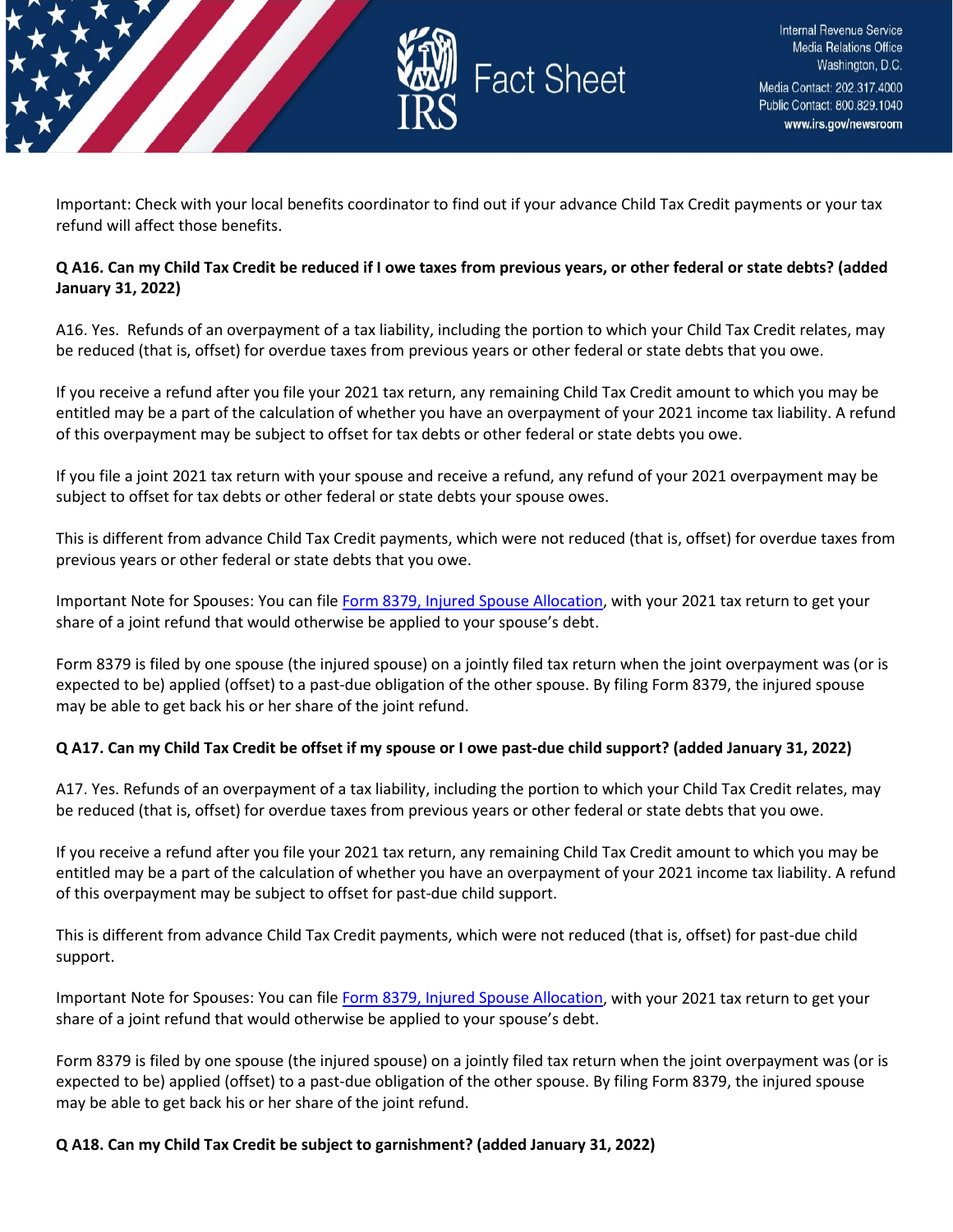

A18. Yes. To the extent permitted by state and local laws, your tax refund may be subject to garnishment by your state, local government, and private creditors. This includes garnishment in a court order involving a non-federal party (which can include fines related to a crime, administrative court fees, restitution, and other court-ordered debts).

This is also true for advance Child Tax Credit payments, which were not exempt from garnishment by non-federal creditors under federal law.

## **Q A19. Could my 2021 tax return, and therefore my ability to claim my Child Tax Credit, be affected if I am a victim of tax-related identity theft? (added January 31, 2022)**

A19. Yes. If you have reported that you're a victim of tax-related identity theft, the IRS did not disburse advance Child Tax Credit payments to you unless your tax-related identity theft issue was resolved in 2021.

If you didn't receive advance Child Tax Credit payments in 2021 for a qualifying child, you may claim the full amount of your allowable Child Tax Credit for that child when you file your 2021 tax return during the 2022 tax filing season.

However, the IRS will not disburse a tax refund to you until your tax-related identity theft issue has been resolved. If you believe you are a victim of tax-related identity theft and have not reported the tax-related identity theft issue to the IRS, you should take steps to protect yourself. Notify the IRS by filing [a Form 14039, Identity Theft Affidavit,](https://www.irs.gov/pub/irs-pdf/f14039.pdf) through [IdentityTheft.gov](https://www.identitytheft.gov/#/) or filing the paper Form 14039.

<span id="page-6-0"></span>Filing Season 2021 Child Tax Credit Frequently Asked Questions — Topic B: Eligibility Rules for Claiming the 2021 Child Tax Credit on a 2021 Tax Return

## **Q B1. Who is eligible for the Child Tax Credit? (added January 31, 2022)**

A1. You qualify for the Child Tax Credit if:

- You have a qualifying child, as described in  $Q$  B2;
- Your qualifying child has a Social Security number that is valid for employment, as described in  $\overline{Q}$  B9; and
- You meet other eligibility requirements for the Child Tax Credit, which you can check by using the IRS's Interactive Tax Assistant: [Does My Child/Dependent Qualify for the Child Tax Credit or the Credit for Other](https://www.irs.gov/help/ita/does-my-childdependent-qualify-for-the-child-tax-credit-or-the-credit-for-other-dependents)  [Dependents?](https://www.irs.gov/help/ita/does-my-childdependent-qualify-for-the-child-tax-credit-or-the-credit-for-other-dependents)

## **Q B2. Who is a "qualifying child" for purposes of the Child Tax Credit? (added January 31, 2022)**

A2. For tax year 2021, a qualifying child is an individual who did not turn 18 before January 1, 2022, and who satisfies the following conditions:

- 1. The individual is the taxpayer's son, daughter, stepchild, eligible foster child, brother, sister, stepbrother, stepsister, half-brother, or half-sister, or a descendant of any of them (for example, a grandchild, niece, or nephew).
- 2. The individual did not provide more than one-half of his or her own support during 2021.
- 3. The individual lived with the taxpayer for more than one-half of tax year 2021. For exceptions to this requirement, see Residency Test in IRS Publication 501, Dependents, Standard Deduction, and Filing Information.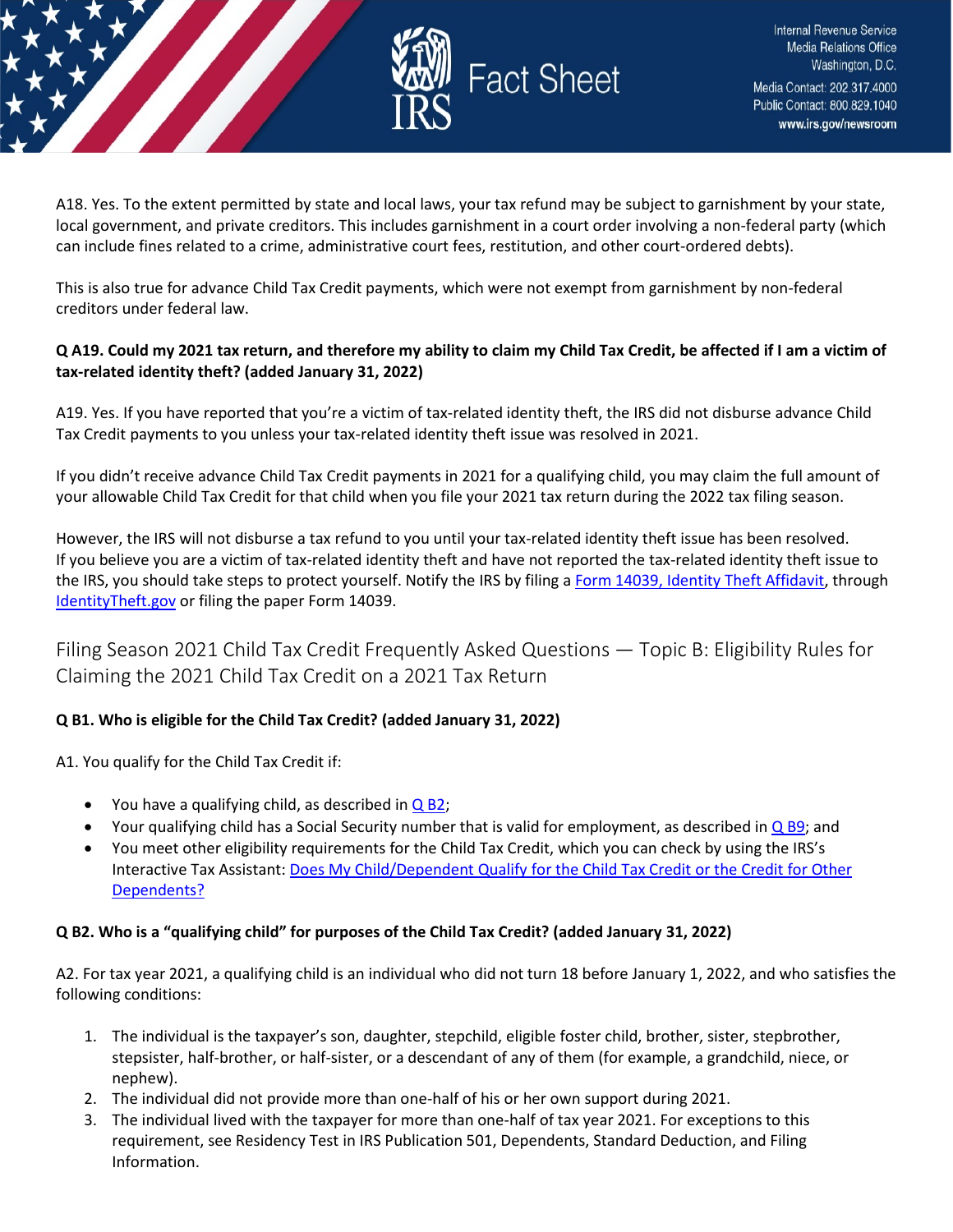



- 4. The individual is properly claimed as the taxpayer's dependent. For more information about how to properly claim an individual as a dependent, see IRS [Publication 501.](https://www.irs.gov/pub/irs-pdf/p501.pdf)
- 5. The individual does not file a joint return with the individual's spouse for tax year 2021 or files it only to claim a refund of withheld income tax or estimated tax paid.
- 6. The individual was a U.S. citizen, U.S. national, or U.S. resident alien. For more information on this condition, see IRS [Publication 519, U.S. Tax Guide for Aliens.](https://www.irs.gov/pub/irs-pdf/p519.pdf)

## **Q B3. Is there any credit I can claim if my child or dependent is not a "qualifying child" for purposes of the Child Tax Credit? (added January 31, 2022)**

A3. Yes. You may be eligible to claim the Credit for Other Dependents.

The [Credit for Other Dependents](https://www.irs.gov/forms-pubs/about-publication-972) is a tax credit available to taxpayers for each of their qualifying dependents who can't be claimed for the Child Tax Credit. You can claim up to \$500 for each dependent who was a U.S. citizen, U.S. national, or U.S. resident alien in 2021. The credit for other dependents is not refundable, which means it can only be used to reduce your tax liability.

These dependents include:

- Dependents who are age 18 or older.
- Dependents who have IRS individual taxpayer identification numbers (ITINs).
- Dependent parents or other qualifying relatives supported by the taxpayer.
- Dependents living with the taxpayer who aren't related to the taxpayer.

You can check your eligibility for the Credit for Other Dependents with the IRS's Interactive Tax Assistant: Does My [Child/Dependent Qualify for the Child Tax Credit or the Credit for Other Dependents?](https://www.irs.gov/help/ita/does-my-childdependent-qualify-for-the-child-tax-credit-or-the-credit-for-other-dependents)

## **Q B4. My child died during 2021. Does the passing of my child prevent me from being eligible for the Child Tax Credit? (added January 31, 2022)**

A4. No. If your qualifying child was alive at any time during 2021 and lived with you for more than half the time in 2021 that the child was alive, the child can be your qualifying child for purposes of the 2021 Child Tax Credit.

## **Q B5. My qualifying child was born, and died, in 2021 – but I don't have a Social Security number (SSN) for them. What should I do? (added January 31, 2022)**

A5. If your qualifying child was born, and died, in 2021, but you do not have a Social Security number (SSN) for the child, you can enter "Died" instead of an SSN. You must attach a copy of the child's birth certificate, death certificate, or hospital records to your 2021 tax return. The document must show your child was born alive.

## **Q B6. What is the main home requirement, and how does it affect my Child Tax Credit? (added January 31, 2022)**

A6. The location of your main home determines whether the Child Tax Credit is fully refundable to you. If you satisfy the main home requirement, the Child Tax Credit is fully refundable, which means you can get the money as a refund even if you received no income and/or you don't owe any tax.

**Main Home Requirement:** You — or your spouse, if filing a joint return — must have your main home in one of the 50 states or the District of Columbia for more than half the year.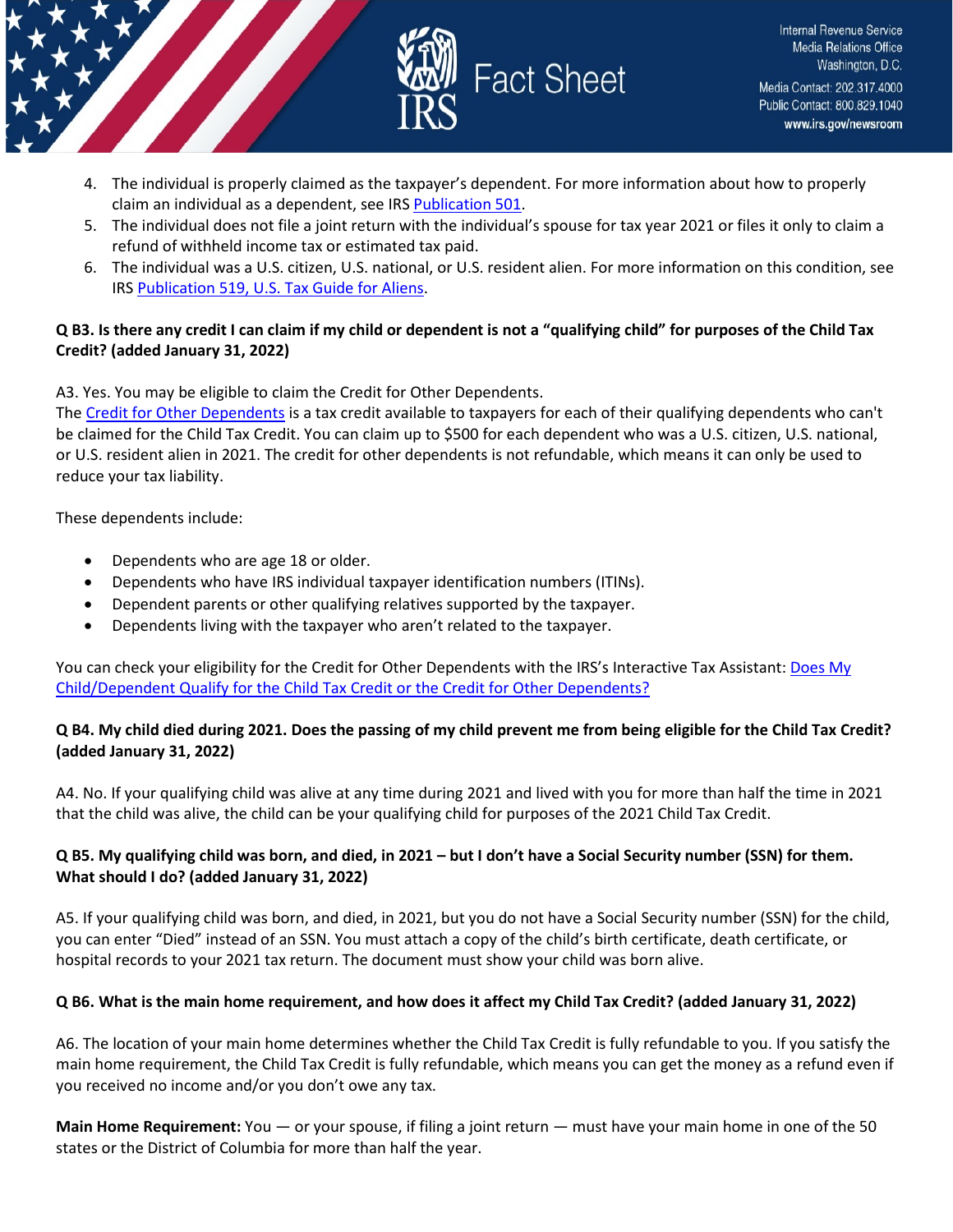

#### **Important Rules Regarding the Main Home Requirement**:

- Your main home can be any location where you regularly live.
- Your main home may be your house, apartment, mobile home, shelter, temporary lodging, or other location and doesn't need to be the same physical location throughout the taxable year.
- You don't need a permanent address.
- If you are temporarily away from your main home because of illness, education, business, vacation, or military service, you are generally treated as living in your main home.

#### **Q B7. What if my main home wasn't in the United States for more than half the year? (added January 31, 2022)**

A7. You still qualify for up to \$3,000 or \$3,600 for each qualifying child, but the refundability of your Child Tax Credit will be limited.

The refundability of your credit is limited, similar to the 2020 Child Tax Credit and Additional Child Tax Credit. This means that when your Child Tax Credit is more than your tax liability, your ability to claim any Additional Child Tax Credit more than your tax liability is limited in two ways.

- You must have earned income in 2021 or, if you have three or more qualifying children, have paid some Social Security taxes in 2021. The Additional Child Tax Credit increases when your earned income is higher.
- The Additional Child Tax Credit cannot be more than \$1,400 per qualifying child.

The Additional Child Tax Credit is figured in Part II of [Schedule 8812, Credits for Qualifying Children and Other](https://prod.edit.irs.gov/forms-pubs/about-schedule-8812-form-1040)  [Dependents.](https://prod.edit.irs.gov/forms-pubs/about-schedule-8812-form-1040)

Residents of U.S. Territories should see the information provided in [Q B16,](https://www.irs.gov/credits-deductions/filing-season-2021-child-tax-credit-frequently-asked-questions-topic-b-eligibility-rules-for-claiming-the-2021-child-tax-credit-on-a-2021-tax-return#q16) [Q B17,](https://www.irs.gov/credits-deductions/filing-season-2021-child-tax-credit-frequently-asked-questions-topic-b-eligibility-rules-for-claiming-the-2021-child-tax-credit-on-a-2021-tax-return#q17) [Q B18,](https://www.irs.gov/credits-deductions/filing-season-2021-child-tax-credit-frequently-asked-questions-topic-b-eligibility-rules-for-claiming-the-2021-child-tax-credit-on-a-2021-tax-return#q18) and [Q B19,](https://www.irs.gov/credits-deductions/filing-season-2021-child-tax-credit-frequently-asked-questions-topic-b-eligibility-rules-for-claiming-the-2021-child-tax-credit-on-a-2021-tax-return#q19) below.

## **Q B8. Does everyone in my family need to have a Social Security number (SSN) to qualify for the Child Tax Credit? (added January 31, 2022)**

A8. No.

- Rule for You and Your Spouse: To claim the 2021 Child Tax Credit, you and your spouse, if you are filing a joint return — must have a Social Security number (SSN) or an IRS Individual Taxpayer Identification Number (ITIN) issued on or before the due date of your 2021 tax return (including an extension if the extension was requested by the due date).
- Rule for Your Qualifying Children: Each qualifying child you claim for the 2021 Child Tax Credit must have an SSN that is [valid for employment](https://www.ssa.gov/ssnumber/cards.htm) and is issued by the Social Security Administration (SSA) before the due date of your 2021 tax return (including an extension if the extension was requested by the due date).

#### **Q B9. What is meant by a Social Security number (SSN) that is valid for employment? (added January 31, 2022)**

A9. For qualifying children, the SSN must be valid for employment in the United States.

• If an individual was a U.S. citizen when he or she received the SSN, then it is valid for employment in the United States.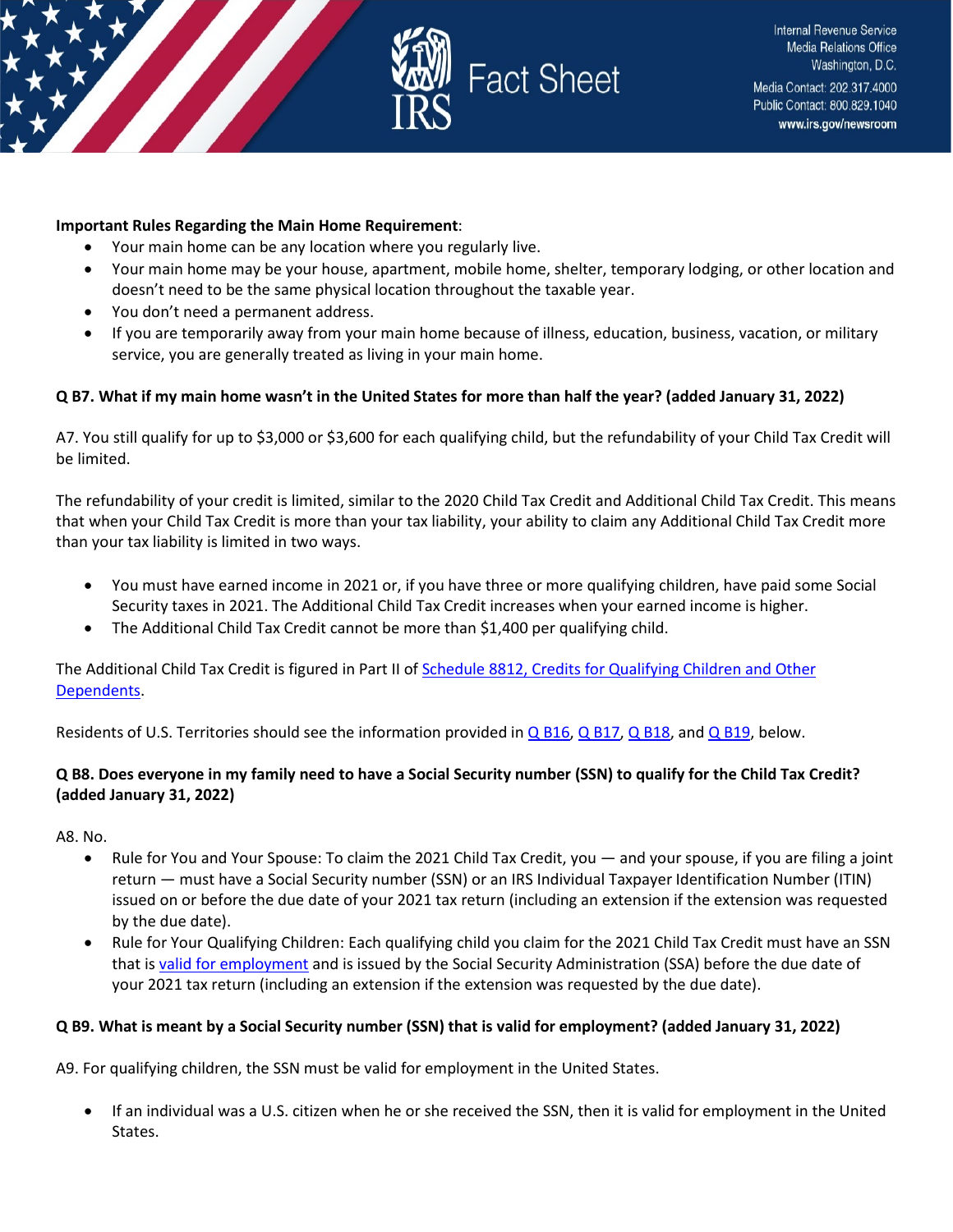

- If "Not Valid for Employment" is printed on the individual's Social Security card and the individual's immigration status has changed so that he or she is now a U.S. citizen or permanent resident, ask the SSA for a new Social [Security card.](https://www.ssa.gov/ssnumber/)
- If "Valid for Work Only With DHS Authorization" is printed on the individual's Social Security card, the individual has an SSN valid for employment only as long as the Department of Homeland Security authorization is valid.

## **Q B10. Do I need to have income to be eligible for the Child Tax Credit? (added January 31, 2022)**

A10. No. You do not need income to be eligible for the Child Tax Credit if your main home is in the United States for more than half the year.

If you do not have income, and do not meet the main home requirement, you will not be able to benefit from the Child Tax Credit because the credit will not be refundable.

For information about the main home requirement for the fully refundable Child Tax Credit, see  $Q$  B6. For information about partial refundability of the Child Tax Credit, see Q B7.

If you are eligible for the Child Tax Credit, but don't normally file a tax return, you need to file a 2021 tax return to claim the full amount of your credit. For more information, see [Topic D: Claiming the 2021 Child Tax Credit If You Don't](https://www.irs.gov/credits-deductions/filing-season-2021-child-tax-credit-frequently-asked-questions-topic-d-claiming-the-2021-child-tax-credit-if-you-dont-normally-file-a-tax-return)  [Normally File a Tax Return.](https://www.irs.gov/credits-deductions/filing-season-2021-child-tax-credit-frequently-asked-questions-topic-d-claiming-the-2021-child-tax-credit-if-you-dont-normally-file-a-tax-return)

Your Child Tax Credit may be reduced if your income exceeds certain amounts. For information about how your income could reduce the amount of (or "phase out") Child Tax Credit that you can claim, see  $Q$  A7,  $Q$  A8, and  $Q$  A9 in Topic A: 2021 Child Tax Credit Basics.

## **Q B11. What if I became eligible for the Child Tax Credit during 2021, but did not receive any advance Child Tax Credit payments? (added January 31, 2022)**

A11. If you became eligible in 2021 (for example, because of the birth or adoption of a qualifying child), but didn't receive advance Child Tax Credit payments for that qualifying child, you may claim the full amount of your allowable Child Tax Credit for that child when you file your 2021 tax return.

The IRS determined your advance Child Tax Credit payment amounts by estimating the amount of the Child Tax Credit that you would be eligible to claim on your 2021 tax return during the 2022 tax filing season.

Our estimate of your 2021 Child Tax Credit was based on information shown on your processed 2020 tax return (including information you entered in the Child Tax Credit Non-filer Sign-up Tool in 2021). If we had not processed your 2020 tax return when we determined the amount of your advance Child Tax Credit payment for any month starting July 2021, we estimated the amount of your 2021 Child Tax Credit based on information shown on your 2019 tax return (including information you entered in the Non-Filer Tool on IRS.gov in 2020). If we later processed your 2020 return, we recalculated your advance Child Tax Credit payments and adjusted any remaining monthly payments.

Disbursement of advance Child Tax Credit payments began in July and continued on a monthly basis through December 2021, generally based on the information contained in your 2019 or 2020 federal income tax return. If you are eligible for the Child Tax Credit, but did not receive advance Child Tax Credit payments, you can claim the full credit amount when you file your 2021 tax return during the 2022 tax filing season.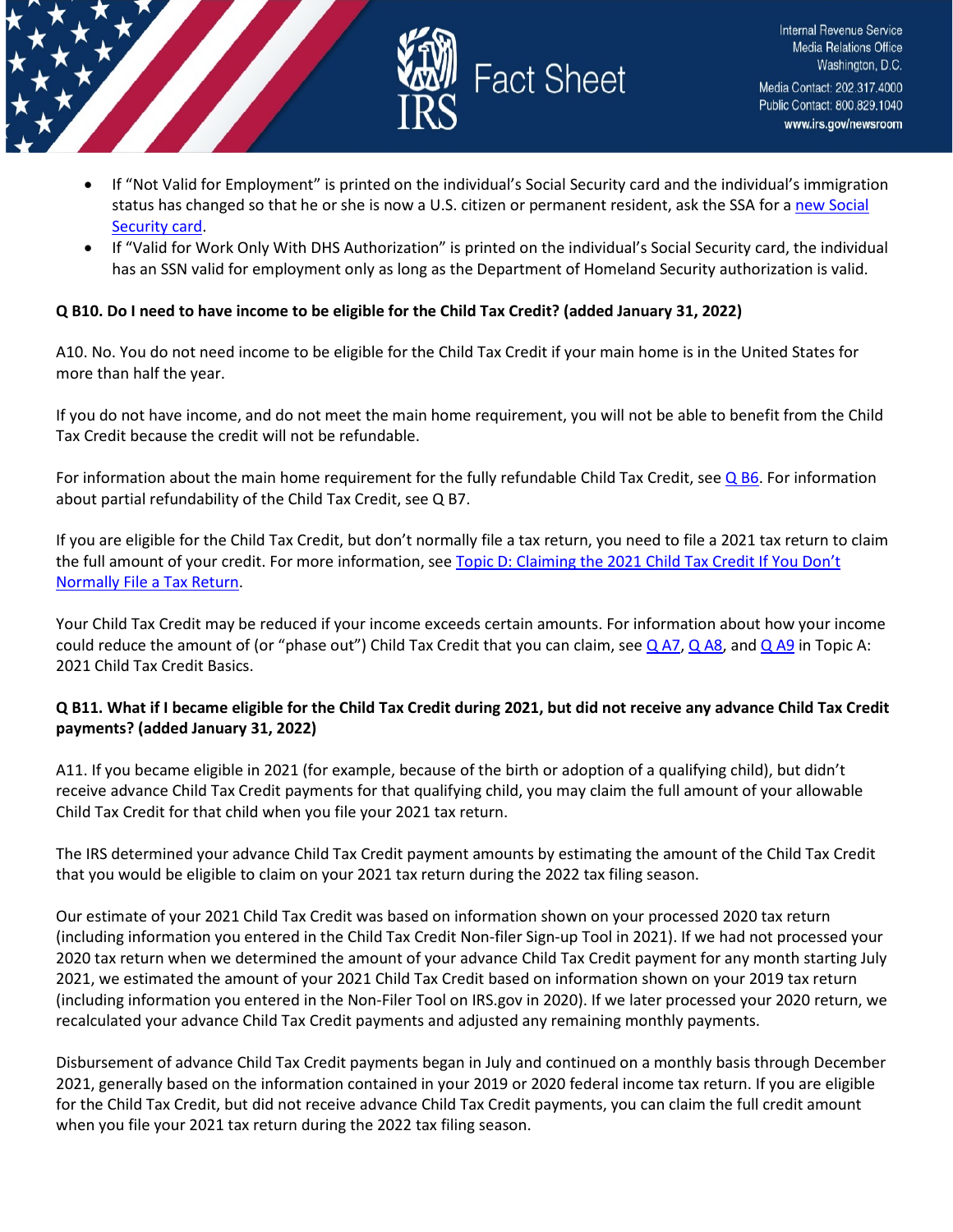

**Q B12. What if I received one or more advance Child Tax Credit payments for a qualifying child during 2021, but I am not eligible to claim that child for the 2021 Child Tax Credit? (added January 31, 2022)** 

A12. You may owe an amount of additional federal income tax up to the total amount of those advance Child Tax Credit payments.

If the total of your advance payments was greater than the Child Tax Credit amount that you are eligible to properly claim on your 2021 tax return, you may have to repay some or all of the excess amount on your 2021 tax return during the 2022 tax filing season – unless you qualify for repayment protection.

For example, if you received advance Child Tax Credit payments for two qualifying children properly claimed on your 2020 tax return, but you no longer have qualifying children in 2021, the advance Child Tax Credit payments that you received based on those children are added to your 2021 income tax unless you qualify for repayment protection. To help prevent the need for repayment of advance Child Tax Credit payments, the IRS allowed recipients to take one of the following actions:

- Agree with your qualifying child's other parent to allow you to claim that child for the Child Tax Credit for a second year in a row, 2020 and 2021. You may need to receive from the child's custodial parent a signed IRS [Form 8332, Release/Revocation of Release of Claim to Exemption for Child by Custodial Parent,](https://www.irs.gov/forms-pubs/about-form-8332) and attach it to your 2021 tax return on which you claim the Child Tax Credit.
- Use th[e Child Tax Credit Update Portal \(CTC UP\)](https://www.irs.gov/credits-deductions/child-tax-credit-update-portal) to unenroll from receiving advance Child Tax Credit payments.

For more information regarding your eligibility for repayment protection, and how to reconcile your advance Child Tax Credit payments with your Child Tax Credit on your 2021 tax return, see Topic C: Reconciling Advance Child Tax Credit [Payments and Claiming the 2021 Child Tax Credit on Your 2021 Tax Return,](https://www.irs.gov/credits-deductions/filing-season-2021-child-tax-credit-frequently-asked-questions-topic-c-reconciling-advance-child-tax-credit-payments-and-claiming-the-2021-child-tax-credit-on-your-2021-tax-return) an[d Topic D: Claiming the 2021 Child Tax](https://www.irs.gov/credits-deductions/filing-season-2021-child-tax-credit-frequently-asked-questions-topic-d-claiming-the-2021-child-tax-credit-if-you-dont-normally-file-a-tax-return)  [Credit If You Don't Normally File a Tax Return.](https://www.irs.gov/credits-deductions/filing-season-2021-child-tax-credit-frequently-asked-questions-topic-d-claiming-the-2021-child-tax-credit-if-you-dont-normally-file-a-tax-return)

## **Q B13. During 2021, I shared custody of my child with their other parent. My child lived with me for more than half the year and lived with their other parent for less than half the year. Who should claim the child as a qualifying child for the Child Tax Credit? (added January 31, 2022)**

A13. Here are the rules that you should refer to:

- **General Rule:** The parent with whom the child lived for more than half of the year (custodial parent) can claim the child as their qualifying child.
- **Exception:** The custodial parent may allow the noncustodial parent to claim the qualifying child on the noncustodial parent's return if:
	- 1. Certain conditions are met, see IRS [Publication 501, Dependents, Standard Deduction, and Filing](https://prod.edit.irs.gov/pub/irs-pdf/p501.pdf)  [Information;](https://prod.edit.irs.gov/pub/irs-pdf/p501.pdf)
	- 2. The custodial parent signs IRS [Form 8332, Release/Revocation of Release of Claim to Exemption for Child](https://www.irs.gov/forms-pubs/about-form-8332)  [by Custodial Parent,](https://www.irs.gov/forms-pubs/about-form-8332) or a substantially similar statement that he or she won't claim the child as a dependent for 2021; and
	- 3. The noncustodial parent includes a copy of the form or statement with his or her 2021 tax return.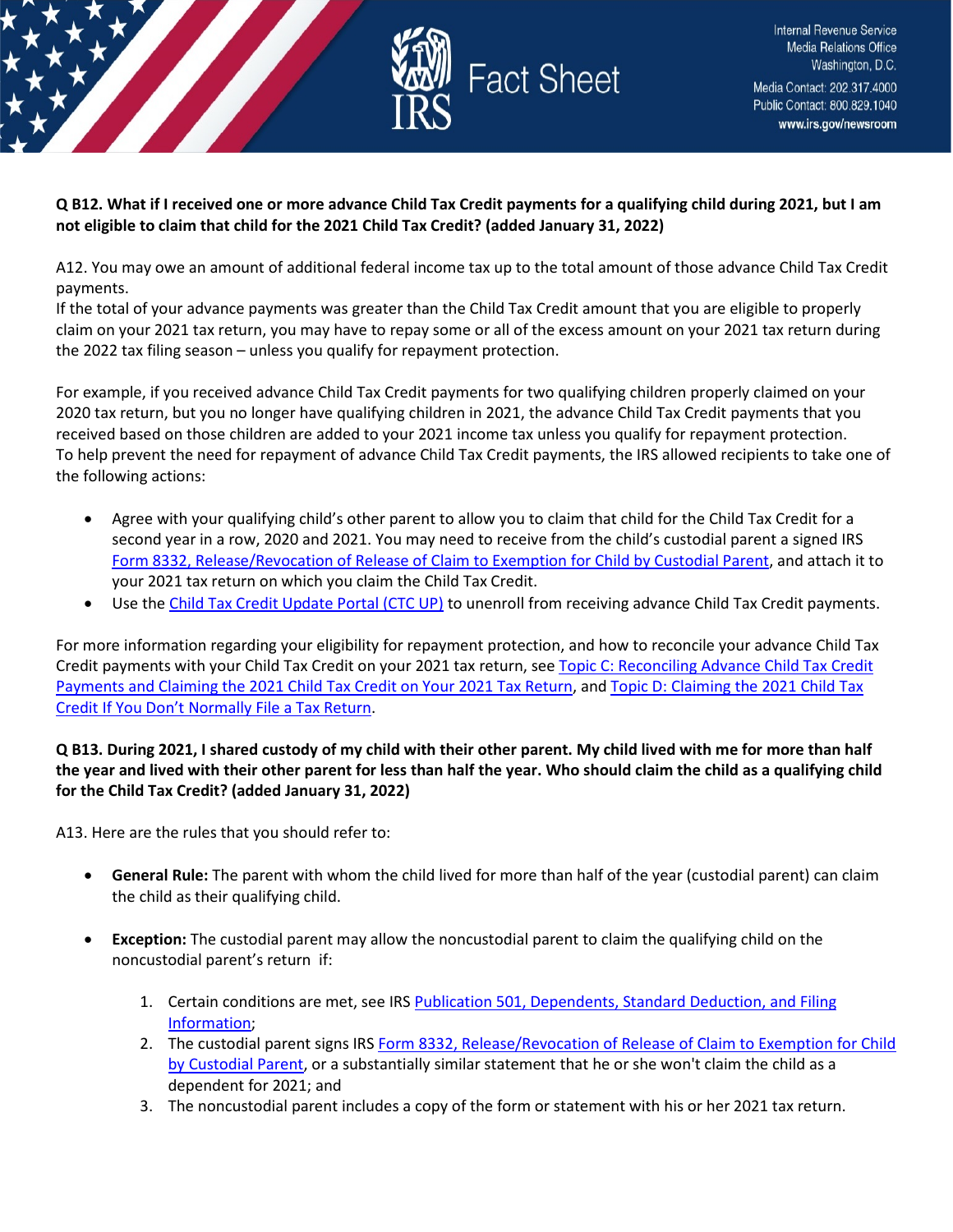

**Q B14. During 2021, I shared custody of my child with their other parent. My child lived with me and their other parent for more than half the year, but the child lived with me for a greater number of days. Who should claim the child as a qualifying child for the Child Tax Credit? (added January 31, 2022)** 

A14. Here are the rules that you should refer to:

- **General Rule:** Either parent can claim the child because the child lived with each parent for more than half the year.
- **Exception:** If both parents claim the child on separate tax returns, we will provide the credit to the parent with whom the child lived for the greater number of days in 2021. If both parents claim the child on separate tax returns and the child lived with each parent for the same number of days, we will provide the credit to the parent with the higher adjusted gross income (AGI) for the year.

**Q B15. My child's other parent and I have agreed that, for Federal income tax purposes, I'll claim our child for each odd-numbered year while the other parent will claim our child for each even-numbered year. The child's other parent claimed the Child Tax Credit for our child on their 2020 tax return and received advance Child Tax Credit payments in 2021. Will I still be able to claim the full Child Tax Credit for my child? (added January 31, 2022)** 

A15. Yes. You will be able to claim the full amount of the Child Tax Credit for your child on your 2021 tax return – even if the other parent received advance Child Tax Credit payments for that child.

The other parent should have unenrolled from receiving advance Child Tax Credit payments, but their decision will not affect your ability to claim the 2021 Child Tax Credit. The other parent may owe additional tax equal to the total amount of the advance Child Tax Credit payments that they received for your child.

For more information about repayment of advance Child Tax Credit payments, and how to receive the full amount of the Child Tax Credit for which you are eligible, see [Topic C: Reconciling Advance Child Tax Credit Payments and Claiming the](https://www.irs.gov/credits-deductions/filing-season-2021-child-tax-credit-frequently-asked-questions-topic-c-reconciling-advance-child-tax-credit-payments-and-claiming-the-2021-child-tax-credit-on-your-2021-tax-return)  [2021 Child Tax Credit on Your 2021 Tax Return,](https://www.irs.gov/credits-deductions/filing-season-2021-child-tax-credit-frequently-asked-questions-topic-c-reconciling-advance-child-tax-credit-payments-and-claiming-the-2021-child-tax-credit-on-your-2021-tax-return) and [Topic D: Claiming the 2021 Child Tax Credit If You Don't Normally](https://www.irs.gov/credits-deductions/filing-season-2021-child-tax-credit-frequently-asked-questions-topic-d-claiming-the-2021-child-tax-credit-if-you-dont-normally-file-a-tax-return)  [File a Tax Return.](https://www.irs.gov/credits-deductions/filing-season-2021-child-tax-credit-frequently-asked-questions-topic-d-claiming-the-2021-child-tax-credit-if-you-dont-normally-file-a-tax-return)

#### **Q B16. I am a resident of Puerto Rico. Am I eligible to claim the 2021 Child Tax Credit? (added January 31, 2022)**

A16. As a bona fide resident of Puerto Rico, you may be eligible to claim the Child Tax Credit for your qualifying children on your:

- 2021 [Form 1040-PR;](https://www.irs.gov/forms-pubs/about-form-1040-pr)
- 2021 [Form 1040-SS;](https://www.irs.gov/forms-pubs/about-form-1040-ss) or
- Other 1040 series form filed with the IRS.

For additional information, please visit IRS.gov or see the instructions fo[r Form 1040-PR](https://www.irs.gov/instructions/i1040pr) o[r Form 1040-SS.](https://www.irs.gov/pub/irs-pdf/i1040ss.pdf) Or, if you file another 1040 series form with the IRS, see [Schedule 8812 \(Form 1040\)](https://www.irs.gov/forms-pubs/about-schedule-8812-form-1040) and the [Schedule 8812 Instructions.](https://www.irs.gov/instructions/i1040s8)

#### **QB 17. For Puerto Rico residents, how has the Child Tax Credit changed for 2021? (added January 31, 2022)**

A17. You may claim the fully refundable Child Tax Credit even if you received no income and paid no U.S. Social Security taxes.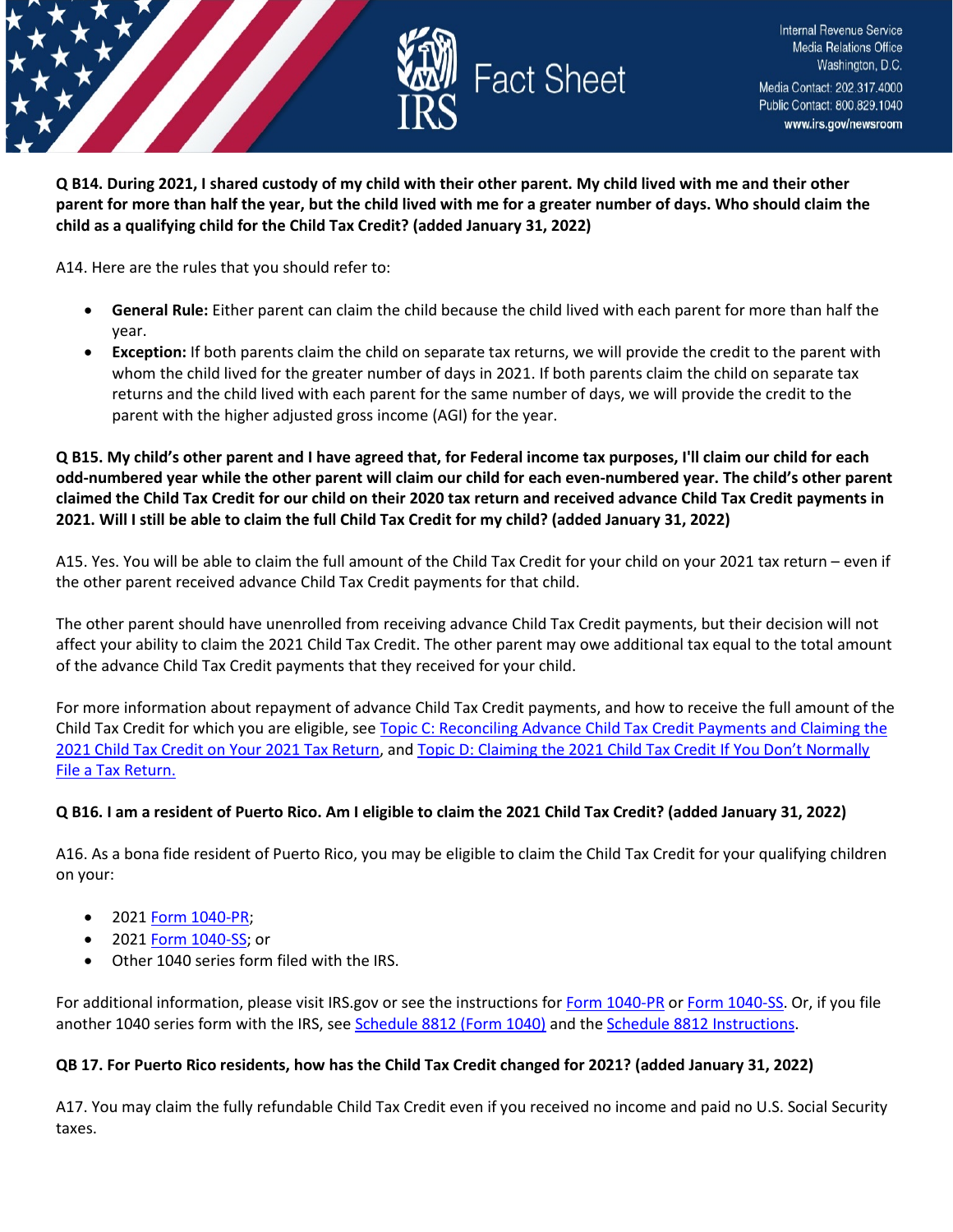

The credit has been extended to qualifying children under age 18. Depending on your modified adjusted gross income (AGI), you may receive an enhanced credit amount of up to \$3,600 for a qualifying child under age 6 and up to \$3,000 for a qualifying child over age 5 and under age 18. These amounts are based on the child's age at the end of 2021.

Also, the requirement for bona fide residents of Puerto Rico to have three qualifying children was removed starting in 2021, and bona fide residents of Puerto Rico need only one qualifying child to claim the Child Tax Credit on their:

- 2021 [Form 1040-PR;](https://www.irs.gov/forms-pubs/about-form-1040-pr)
- 2021 [Form 1040-SS;](https://www.irs.gov/pub/irs-pdf/i1040ss.pdf) or
- Other 1040 series form filed with the IRS for 2021.

For additional information, see the instructions fo[r Form 1040-PR](https://www.irs.gov/instructions/i1040pr) o[r Form 1040-SS.](https://www.irs.gov/pub/irs-pdf/i1040ss.pdf) Or, if you file another 1040 series form with the IRS, see [Schedule 8812 \(Form 1040\)](https://www.irs.gov/forms-pubs/about-schedule-8812-form-1040) and th[e Schedule 8812 Instructions.](https://www.irs.gov/instructions/i1040s8)

## **Q B18. I am a resident of American Samoa, the Commonwealth of the Northern Mariana Islands, Guam, or the U.S. Virgin Islands. Am I eligible for the Child Tax Credit? If so, how has the Child Tax Credit changed for 2021? (added January 31, 2022)**

A18. You may be eligible for the Child Tax Credit with your U.S. Territory tax agency, including advance Child Tax Credit payments. Please contact your local Territory tax agency regarding your eligibility, and for additional information about other changes to the Child Tax Credit.

## **Q B19. I am a resident of the Freely Associated States (Federated States of Micronesia, the Republic of the Marshall Islands, or the Republic of Palau). Am I eligible for the Child Tax Credit? If so, how has the Child Tax Credit changed for 2021? (added January 31, 2022)**

A19. Citizenship or residency status in the Freely Associated States, by itself, does not entitle you to claim the 2021 Child Tax Credit. If your main home was in the 50 states or the District of Columbia for more than half of 2021 or you were a resident of Puerto Rico, you may be eligible for the Child Tax Credit with the IRS.

If you were a resident of American Samoa, the Commonwealth of the Northern Mariana Islands, Guam, or the U.S. Virgin Islands, you may be eligible to claim the Child Tax Credit with your U.S. Territory tax agency. Please contact your local Territory tax agency regarding your eligibility, and for additional information about other changes to the Child Tax Credit.

## **Q B20. If I did not receive advance Child Tax Credit payments, does that mean I'm not eligible for the Child Tax Credit? (added January 31, 2022)**

A20. No. If you did not receive advance Child Tax Credit payments, you may still be eligible for the 2021 Child Tax Credit. If you didn't receive advance Child Tax Credit payments because your main home was outside the United States for more than half the year, you may still qualify for a \$3,000 or \$3,600 Child Tax Credit for each qualifying child when you file your 2021 tax return. However, the refundability of the credit is limited, similar to the 2020 Child Tax Credit and Additional Child Tax Credit.

For additional information on partial refundability of the Child Tax Credit, see  $Q$  B7.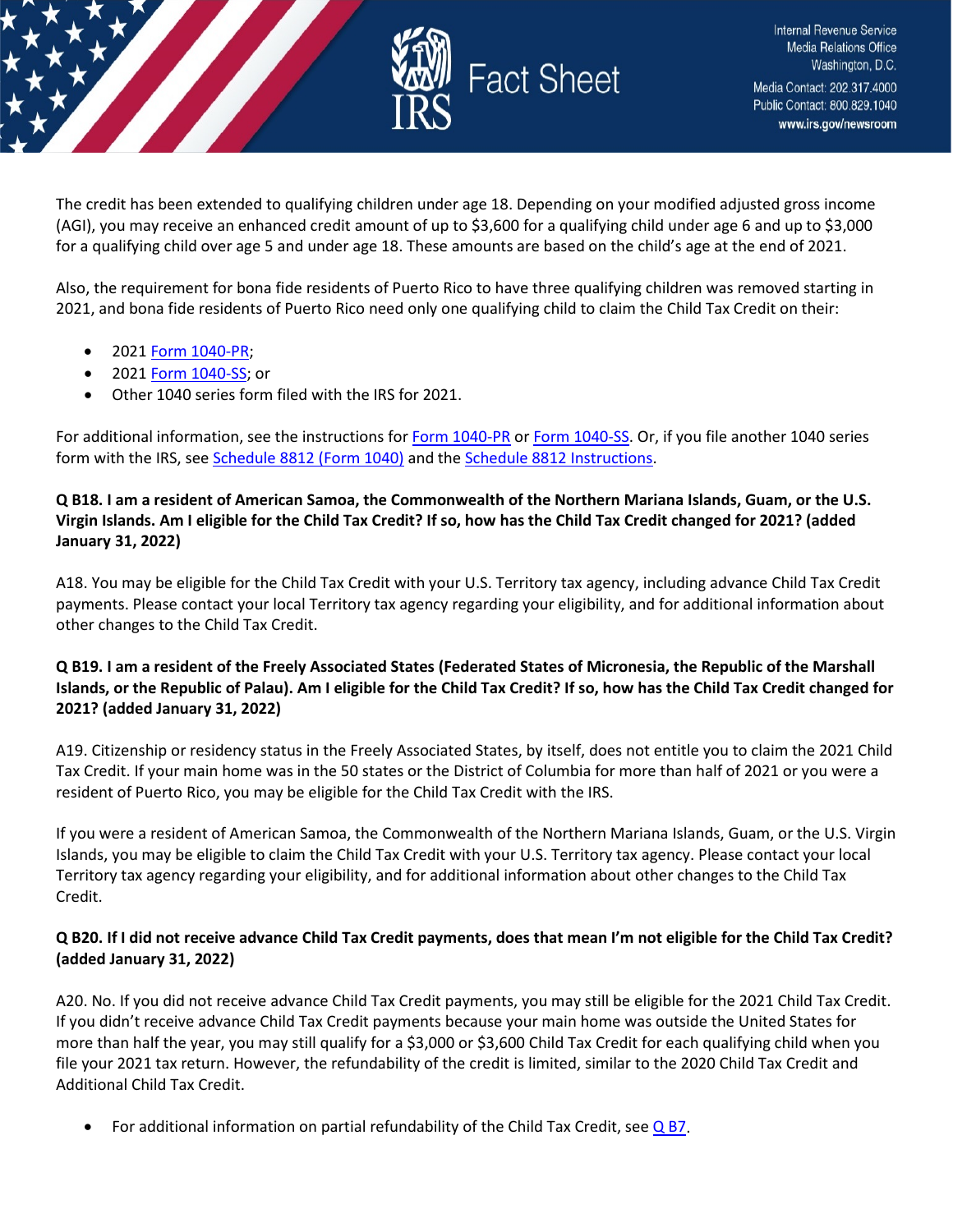

For more information about how to claim the full amount of your Child Tax Credit, see Topic D: Claiming the 2021 Child [Tax Credit If You Don't Normally File a Tax Return.](https://www.irs.gov/credits-deductions/filing-season-2021-child-tax-credit-frequently-asked-questions-topic-d-claiming-the-2021-child-tax-credit-if-you-dont-normally-file-a-tax-return)

## **Q B21. I did not receive advance Child Tax Credit payments during 2021 for a qualifying child. Why could that have happened? (added January 31, 2022)**

A21. Here are the more common reasons why you may not have received advance Child Tax Credit payments for a qualifying child.

- **Your child was a new qualifying child during 2021**. If you had a new qualifying child during 2021 such as through birth or adoption – you may not have received all of the advance Child Tax Credit payments for that child for which you were eligible. For information about the requirements for a qualifying child, see  $Q$  B2, above.
	- o **Note:** Children must be under the age of 18 at the end of 2021 to be qualifying children for purposes of the Child Tax Credit.
- **Your qualifying child was claimed by someone else.** If your qualifying child lived with you for the required period of time during 2021, but was claimed or could have been claimed as a dependent on someone else's tax return for 2019 or 2020, you may not have received all of the advance Child Tax Credit payments for that child for which you were eligible.
	- o **Note:** Before you claim the Child Tax Credit for a child, make sure that the child cannot be claimed as a dependent on someone else's tax return for 2021. Also, for information on who can claim qualifying children who live in more than one household during the year, see  $Q$  B13 and  $Q$  B14, above.
- **You did not have an IRS Individual Taxpayer Identification Number (ITIN).** If you did not have an ITIN when advance Child Tax Credit payments were made during 2021, you would not have received advance payments.
	- o **Note:** If you are issued an ITIN on or before the due date of your 2021 tax return (including an extension if the extension was requested by the due date), you may be eligible to claim the entire Child Tax Credit – including the advance Child Tax Credit payments that you missed. If you apply for an ITIN on or before the due date of your 2021 return (including extensions) and the IRS issues you an ITIN as a result of the application, the IRS will consider your ITIN as issued on or before the due date of your return.
- **Your child did not have a Social Security number (SSN) valid for employment.** If your child did not have an SSN valid for employment when advance Child Tax Credit payments were made during 2021, you would not have received advance payments.
	- o **Note:** If your child receives an SSN valid for employment before the due date of your 2021 return (including an extension if the extension was requested by the due date), you may be eligible to claim the entire Child Tax Credit – including the advance Child Tax Credit payments that you missed. For information about SSNs that are "valid for employment," see  $Q$  B9, above.
- **Your income on your 2020 or 2019 tax return was too high.** You may have received no advance Child Tax Credit payments, or reduced advance payments, because your modified adjusted gross income (AGI) was too high on the tax return that the IRS used to determine your advance payment amount.
	- o **Note:** If you had a lower amount of income in 2021, you could be eligible to claim the 2021 Child Tax Credit – and receive some or all of the advance Child Tax Credit payments that you missed – when you file your 2021 tax return.

<span id="page-13-0"></span>Filing Season 2021 Child Tax Credit Frequently Asked Questions — Topic C: Reconciling Advance Child Tax Credit Payments and Claiming the 2021 Child Tax Credit on Your 2021 Tax Return

**Q C1. What does reconciling my advance Child Tax Credit payments mean? (added January 31, 2022)**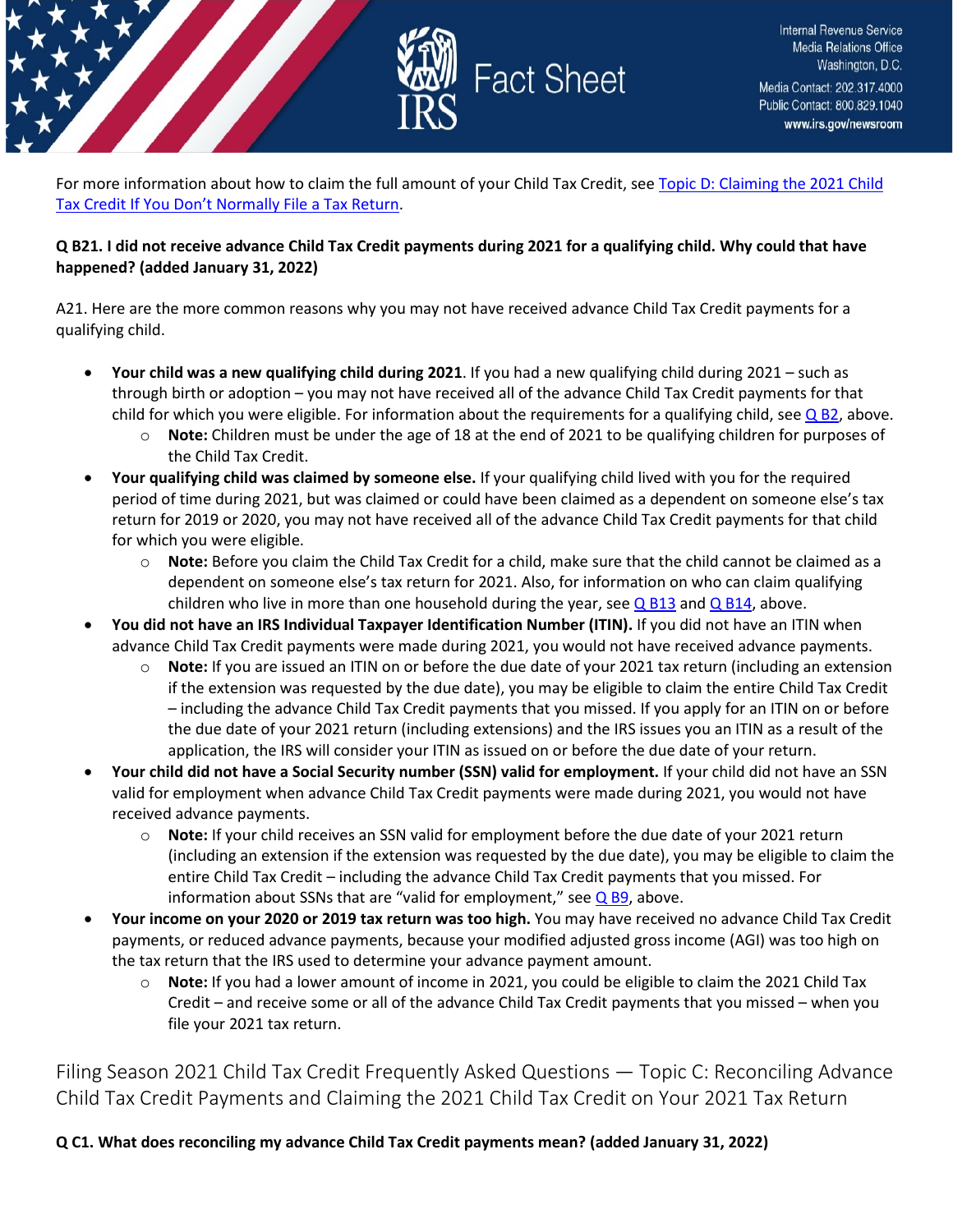

A1. Reconciling your advance Child Tax Credit payments means comparing:

- 1. The total amount of the advance Child Tax Credit payments that you received during 2021 (even if that amount is \$0) with
- 2. The amount of the Child Tax Credit that you can properly claim on your 2021 tax return.

After this comparison (which is called "reconciling"), you'll have one of the following three results:

- **Remaining Child Tax Credit Amount:** If your advance Child Tax Credit payments were less than the amount of Child Tax Credit you can properly claim on your 2021 tax return, you can claim the remaining amount of your Child Tax Credit on your 2021 tax return.
- **Excess Advance Child Tax Credit Payment Amount:** If your advance Child Tax Credit payments exceeded the amount of Child Tax Credit you can properly claim on your 2021 tax return, you may need to repay to the IRS some or all of that excess payment. For more information, see  $Q$  C12,  $Q$  C13,  $Q$  C14,  $Q$  C15, and  $Q$  C16.
- **No Excess Advance Child Tax Credit Payment Amount or Remaining Child Tax Credit Amount:** If the amount of Child Tax Credit that you can properly claim on your 2021 return is the same as the total amount of your advance Child Tax Credit payments you received in 2021, then you have received all of the 2021 Child Tax Credit for which you are eligible. As a result:
- There is no remaining amount of Child Tax Credit that you can properly claim on your 2021 tax return; and
- There is no amount of advance Child Tax Credit that you need to repay to the IRS.

Electronic filing options can help you do this comparison accurately and quickly. For additional information, see the instructions for Schedule 8812: Credits for Qualifying Children and Other Dependents.

For information on how you can find the total amount of advance Child Tax Credit payments that you received during 2021, see  $QC3$  and  $QC4$ .

## **Q C2. When might reconciling advance Child Tax Credit payments apply to me? (added January 31, 2022)**

A2. Reconcile your advance Child Tax Credit payments because you:

- Received one or more advance Child Tax Credit payments during 2021 and can properly claim the 2021 Child Tax Credit;
- Received one or more advance Child Tax Credit payments during 2021, but are not eligible to claim the 2021 Child Tax Credit; or
- Didn't receive any advance Child Tax Credit payments during 2021, but can properly claim the 2021 Child Tax Credit.

## **Q C3. Will the IRS send me a letter providing the total amount of my 2021 advance Child Tax Credit payments? (added January 31, 2022)**

A3. Yes. In January 2022, the IRS will send you Letter 6419 to provide the total amount of advance Child Tax Credit payments that were disbursed to you during 2021. Please keep this letter with your tax records. You may need to refer to this letter when you file your 2021 tax return to help you reconcile:

- The total amount of the advance Child Tax Credit payments that you received during 2021 with
- The amount of the Child Tax Credit that you can properly claim on your 2021 tax return.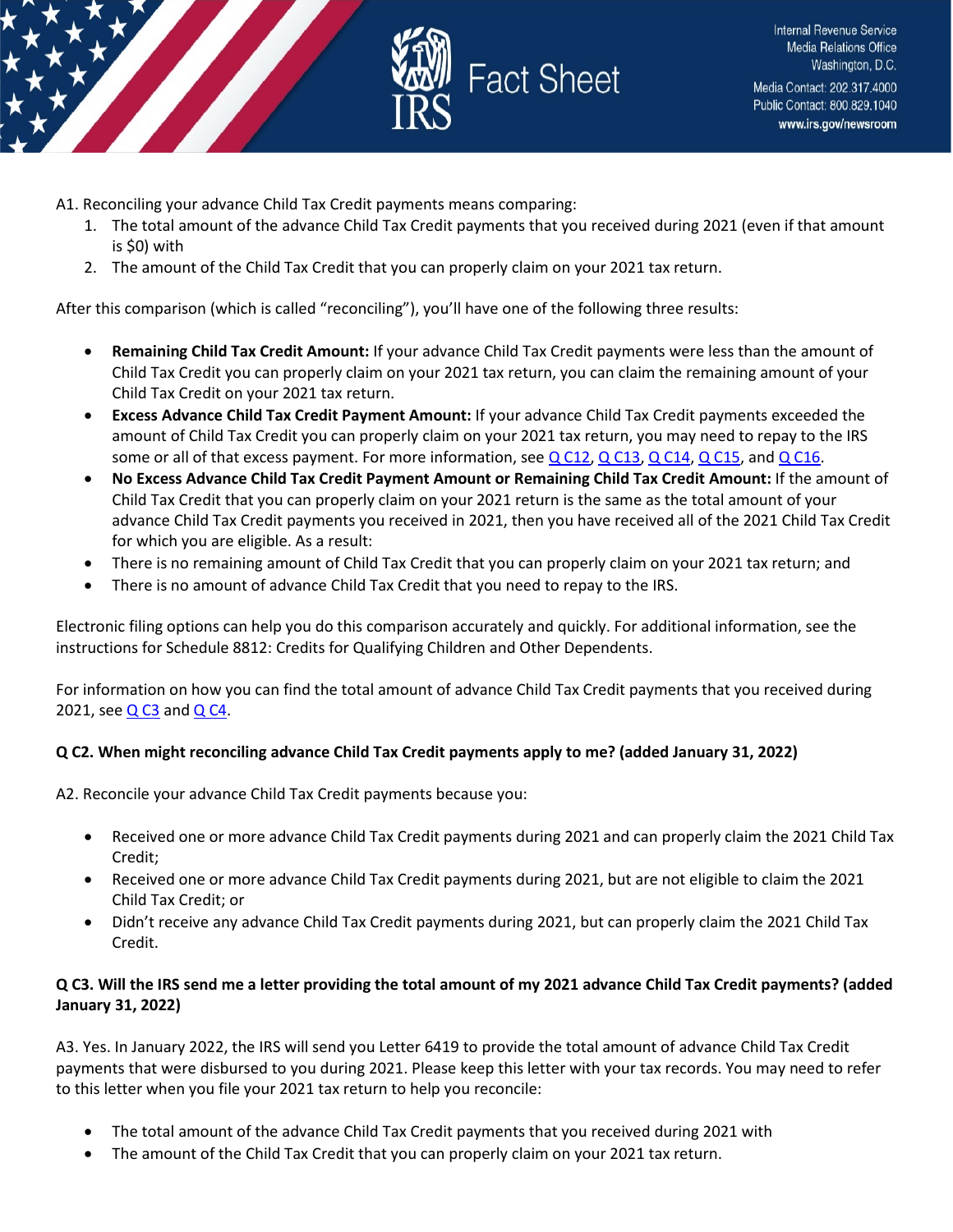

If your advance Child Tax Credit payments were based upon a married filing joint tax return, you and your spouse from that return will each receive your own Letter 6419.

Letter 6419 says "2021 Total Advance Child Tax Credit (AdvCTC) Payments" near the top and "Letter 6419" on the bottom righthand side of the page – here is a picture of [Letter 6419.](https://www.irs.gov/pub/irs-utl/ltr6419-sample.pdf)

For more information about your Letter 6419, visit [Understanding Your Letter 6419.](https://www.irs.gov/individuals/understanding-your-letter-6419)

## **Q C4. I do not have my Letter 6419. Are there any other ways that I can find the total amount of my 2021 advance Child Tax Credit payments? (added January 31, 2022)**

A4. Yes. You can also get information on the total amount of advance Child Tax Credit payments that were disbursed to you during 2021 from the following sources:

- The IRS'[s Child Tax Credit Update Portal](https://www.irs.gov/credits-deductions/child-tax-credit-update-portal) (CTC UP); and
- Your IR[S Online Account.](https://www.irs.gov/payments/your-online-account)

If you are a new user, you must create an ID.me account at IRS.gov and verify your identity. ID.me is a trusted credential service provider selected to support IRS.gov login services. The IRS needs to make sure you're you – and not someone pretending to be you – before we give you access to your sensitive account information. The verification of your identity helps to keep your information safe and prevent fraud and identity theft. Learn more about ID.me and the IRS verification process at [Sign In or Create a New Account.](https://sa.www4.irs.gov/secureaccess/ui/?TYPE=33554433&REALMOID=06-0005eaac-e22a-10b8-928e-7c2b0ad00000&GUID=&SMAUTHREASON=0&METHOD=GET&SMAGENTNAME=-SM-u0ktItgVFneUJDzkQ7tjvLYXyclDooCJJ7%2bjXGjg3YC5id2x9riHE98hoVgd1BBv&TARGET=-SM-http%3a%2f%2fsa%2ewww4%2eirs%2egov%2fctc%2f)

- If you have an existing account with the IRS, use your Secure Access username and password and enter the security code as part of the multi-factor authentication (MFA) process. If you have an existing account with ID.me from a state government or federal agency, you may use your email and password and complete the MFA.
- Both spouses need to complete this identity authentication process to find the total amount of their 2021 advance Child Tax Credit payments if filing a joint return.

## **Q C5. Will the IRS automatically figure the Child Tax Credit for me on my 2021 tax return? (added January 31, 2022)**

A5. No. You must determine the amount of the Child Tax Credit for which you are eligible (if any).

To determine that amount, you must use Schedule 8812, Credits for Qualifying Children and Other Dependents. When the IRS processes your 2021 tax return on which you claim the Child Tax Credit, the Schedule 8812 helps the IRS determine your eligibility and amount of your credit. This is based on your 2021 tax return information and the total amount of any advance Child Tax Credit payments you received in 2021.

For additional information on how to determine the amount of Child Tax Credit that you can properly claim, please see the instructions for Schedule 8812, Credits for Qualifying Children and Other Dependents.

## **Q C6. If I make a mistake when determining the amount of my Child Tax Credit on my 2021 tax return, will the IRS automatically fix that amount and correct my return? (added January 31, 2022)**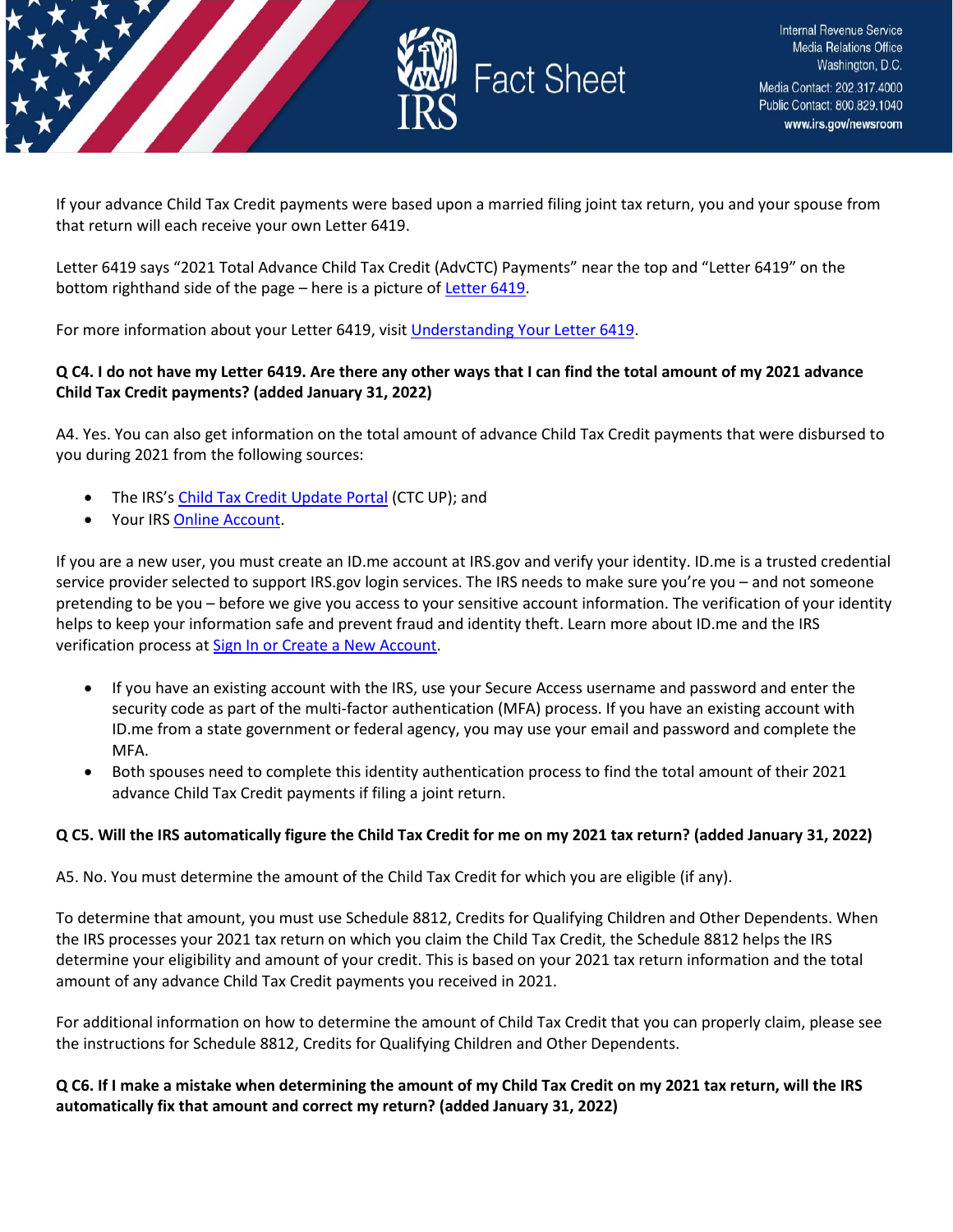

Internal Revenue Service **Media Relations Office** Washington, D.C. Media Contact: 202.317.4000 Public Contact: 800.829.1040 www.irs.gov/newsroom

A6. Yes. If you make a mistake in determining the amount of the Child Tax Credit for which you are eligible, the IRS will automatically fix your amount. However, this correction will increase the time it takes to process your return and may delay the completion of that processing.

Here's a summary of how this will work, and the steps that you will need to take:

- If there's a mistake with the Child Tax Credit amount on Line 28 of the Form 1040, Form 1040-SR, or Form 1040- NR, the IRS will calculate the correct amount, make the correction, and continue processing the return.
- The IRS will send you a notice explaining any change to the amount of Child Tax Credit that you claimed.
- If you receive a notice stating that the IRS changed the amount of your 2021 Child Tax Credit, you should follow the instructions in the notice and direct any questions to the phone number on the upper right side of the letter.

Here are some common reasons why the IRS would correct the amount of the Child Tax Credit that you claimed:

- You were claimed as a dependent on another person's 2021 tax return.
- You did not provide a Social Security number valid for employment for any qualifying child whom you claimed.
- Any child whom you claimed for the Child Tax Credit does not meet all of the requirements to be a qualifying child. For information about the requirements for a qualifying child, see  $Q$  B2 of Topic B: Eligibility Rules for Claiming the 2021 Child Tax Credit on a 2021 Tax Return.
- You made an addition, subtraction, multiplication, or division error on your return.
- You forgot to attach Schedule 8812 (Form 1040), Credits for Qualifying Children and Other Dependents, to your tax return.

## **Q C7. How do I reconcile my advance Child Tax Credit payments and determine the amount of Child Tax Credit that I can properly claim? (added January 31, 2022)**

A7. The only way to reconcile your advance Child Tax Credit payments and determine the amount of credit that you can claim is to complete and file a 2021 Federal income tax return. For more information about reconciling your advance Child Tax Credit payments and determining the amount of Child Tax Credit that you can properly claim, see  $Q$  C1 and [C8.](https://www.irs.gov/credits-deductions/filing-season-2021-child-tax-credit-frequently-asked-questions-topic-c-reconciling-advance-child-tax-credit-payments-and-claiming-the-2021-child-tax-credit-on-your-2021-tax-return#q8)

## **Q C8. When I file a 2021 tax return, what are the steps for reconciling my advance Child Tax Credit payments and the amount of Child Tax Credit that I can properly claim? (added January 31, 2022)**

A8. It depends on whether:

- 1. You are filing your 2021 tax return electronically through the use of tax return preparation software; or
- 2. You are filing a paper return without using tax preparation software.

If yo[u file](https://www.irs.gov/filing/individuals/how-to-file) electronically using tax return preparation software:

- The software will ask you to provide information about the advance Child Tax Credit payments you received in 2021 (for example, the amount of those payments).
- The software will use that information to reconcile the Child Tax Credit for you based on information you provide about your advance payments, qualifying children, income, and other factors.

If you choose to file a paper return without using tax return preparation software:

- Use Schedule 8812 (Form 1040) for the reconciling process.
- Follow the steps in the Schedule 8812 instructions to figure: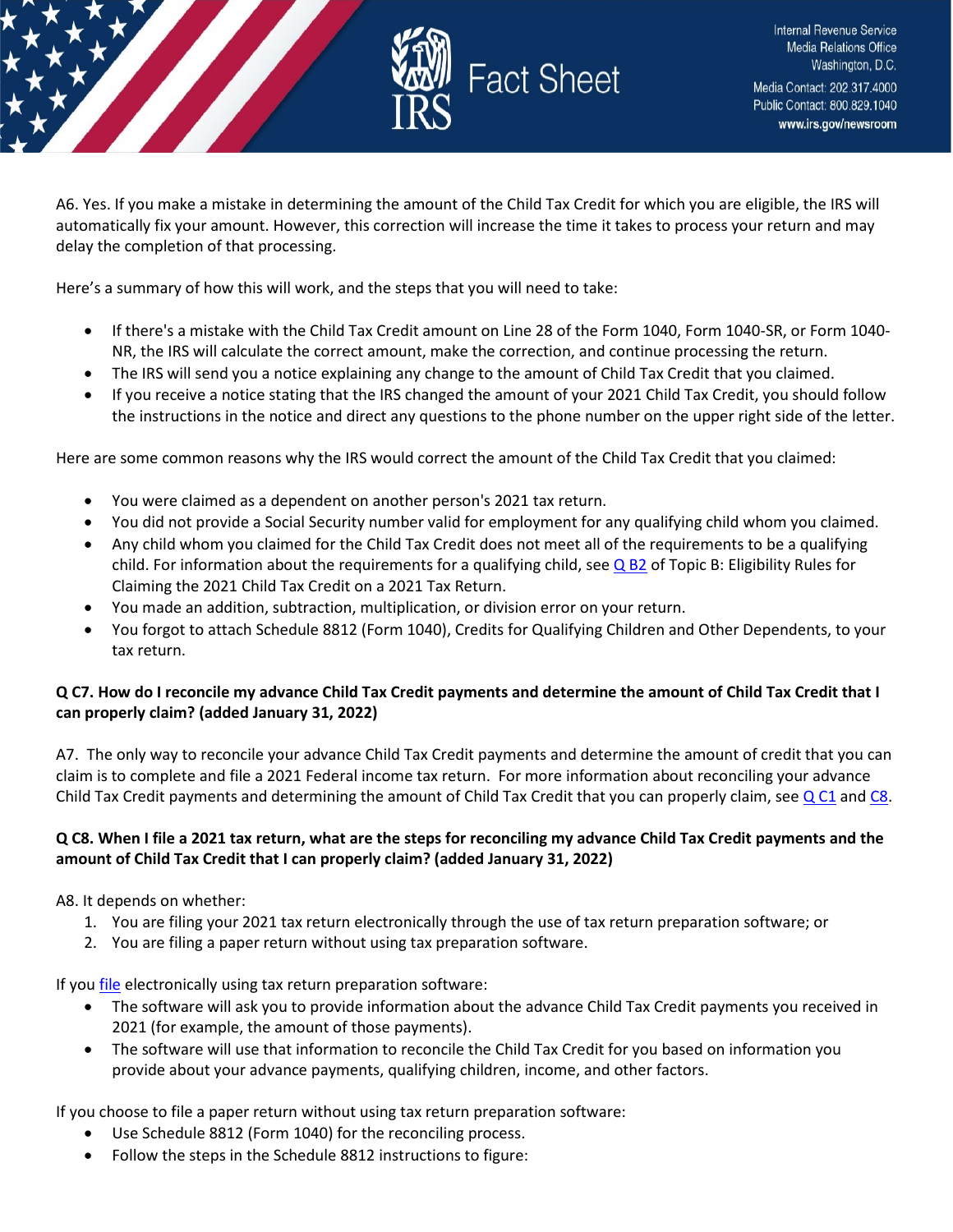

- The remaining amount of the Child Tax Credit you can properly claim on your 2021 tax return; or
- Any excess advance Child Tax Credit payment amount.

Important: E-file is the easiest, most accurate way to reconcile and claim the Child Tax Credit and othe[r credits,](https://www.irs.gov/credits-and-deductions) including the Earned Income Tax Credit, the Child and Dependent Care Credit, and others.

## **Q C9. I need help filing my 2021 tax return. Does the IRS make any online options available? (added January 31, 2022)**

A9. Yes. If you need help filing your tax return, IRS.gov offers you two options to file your federal income tax return for free:

- **IRS Free File Online Tax Preparation:** [This option](https://www.irs.gov/filing/free-file-do-your-federal-taxes-for-free) lets you prepare and file your federal income tax return online for free using online tax preparation and filing options on IRS partner sites.
- **Income Requirement:** Your [adjusted gross income \(or AGI\)](https://www.irs.gov/e-file-providers/definition-of-adjusted-gross-income) must be \$73,000 or less in 2021 to be eligible to use IRS Free File Online Tax Preparation.
- **IRS Free File Fillable Forms:** This option provides you with electronic federal tax forms you can fill out and file online for free.
- **No Income Requirement:** You can use Free File Fillable Forms, regardless of your income.
- **Warning:** If you choose this option, you would need to know how to prepare your own tax return or be able to follow the instructions to the Form 1040.

## **Q C10. I would like help from a tax professional when I prepare my 2021 tax return. What options do I have? (added January 31, 2022)**

A10. You have the two following types of options, one of which you can receive for free if you qualify.

- Professional tax return preparers: There are various types of tax return preparers, including certified public accountants, enrolled agents, attorneys, and others who can assist you in filing your return. For more information about these and other return preparers who might be right for you, visit Need someone to prepare [your tax return?](https://www.irs.gov/tax-professionals/choosing-a-tax-professional)
- Free tax return preparation for qualifying taxpayers: The IRS's Volunteer Income Tax Assistance (VITA) and Tax Counseling for the Elderly (TCE) programs offer free basic tax return preparation to qualified individuals. To learn more and to find a VITA or TCE site near you, visi[t IRS Free Tax Return Preparation](https://www.irs.gov/individuals/free-tax-return-preparation-for-qualifying-taxpayers) on IRS.gov.

The fastest way for you to get your tax refund is by filing electronically and choosing direct deposit. For more details, including information about what to do if you don't have a bank account, see the [direct deposit](https://www.irs.gov/refunds/get-your-refund-faster-tell-irs-to-direct-deposit-your-refund-to-one-two-or-three-accounts) information on IRS.gov.

## **Q C11. Is it possible that my receipt of advance Child Tax Credit payments could cause me to owe the IRS money, or cause my tax refund to be less than I thought it would be? (added January 31, 2022)**

A11. Yes. There generally are two ways that the receipt of advance Child Tax Credit payments could cause you to owe money to the IRS or receive a smaller tax refund than you had expected.

1. **Advance Child Tax Credit Payments Exceed 2021 Child Tax Credit:** If the total amount of advance Child Tax Credit payments that you received during 2021 exceeds the amount of the 2021 Child Tax Credit that you may properly claim on your 2021 tax return, you may need to repay that excess amount – unless you qualify for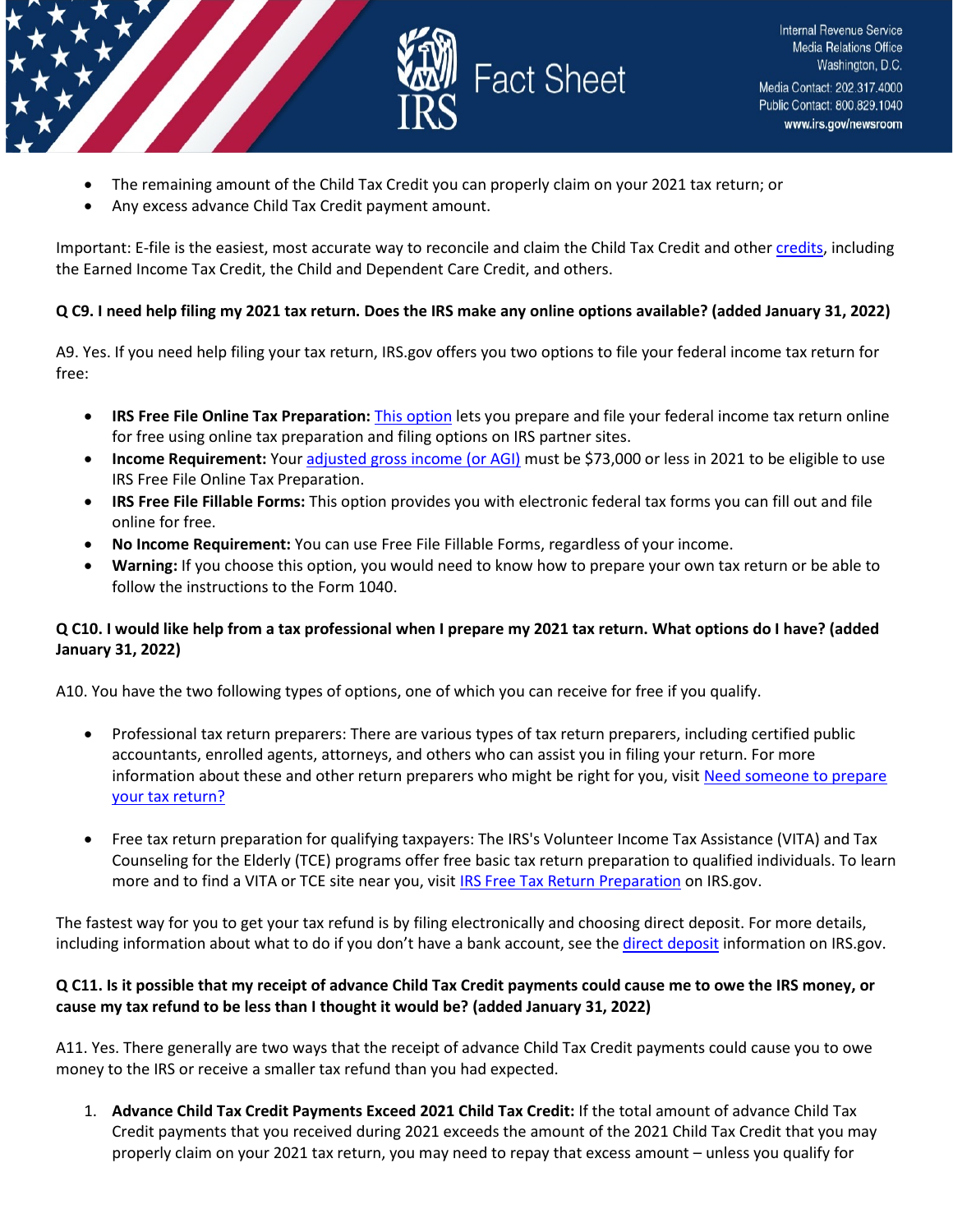

repayment protection.

2. **Advance Child Tax Credit Payments Exceed Increase in 2021 Child Tax Credit:** For certain taxpayers, the total amount of advance Child Tax Credit payments that they received in 2021 was greater than the amount of increase in their 2021 Child Tax Credit, as compared to the amount of Child Tax Credit they claimed for tax year 2020. Therefore, these taxpayers will be able to claim a smaller amount of Child Tax Credit on their 2021 tax return, as compared to their 2020 tax return – which could reduce the taxpayer's refund or cause the taxpayer to owe money to the IRS.

## **Q C12. How can the total amount of my advance Child Tax Credit payments be greater than the amount of my 2021 Child Tax Credit? (added January 31, 2022)**

A12. The amount of advance Child Tax Credit payments that you received during 2021 was based on the IRS's estimate of the Child Tax Credit amount that you would be eligible to properly claim for the 2021 tax year. The law requires this estimate to be based on the following primary sources of information:

- Your 2020 tax year return or, if that return was not yet processed, your 2019 tax year return; and
- Any updated information you provided to the IRS in 2021, including information provided through th[e Child Tax](https://www.irs.gov/credits-deductions/child-tax-credit-update-portal)  [Credit Update Portal](https://www.irs.gov/credits-deductions/child-tax-credit-update-portal) (CTC UP).

Family and life situations can be fluid throughout a given year, which can affect eligibility. The IRS encouraged families to use the CTC UP to report income changes, or to unenroll from 2021 advance payments if the family knew they were not eligible.

## **Q C13. What kind of family or life changes could cause the total amount of my advance Child Tax Credit payments to be greater than the amount of Child Tax Credit that I can properly claim on my 2021 tax return? (added January 31, 2022)**

A13. Here are some common changes in circumstances that could cause this to occur:

- A qualifying child who resided with you may have changed homes during 2021 and didn't live with you for more than half of the year.
- Your income increased in 2021, causing your Child Tax Credit to be phased out (or reduced), as compared to the Child Tax Credit amount that the IRS estimated based on your earlier income.
- Your filing status changed for 2021, causing your Child Tax Credit to be phased out (or reduced), as compared to the Child Tax Credit amount that the IRS estimated based on your earlier income and filing status.
- Your main home was outside of the United States for half of 2021 or more.

As a result of these types of family and life changes, you may have received a total amount of advance Child Tax Credit payments that exceeds the amount of Child Tax Credit that you can properly claim on your 2021 tax return.

For information about how the amount of the Child Tax Credit can be reduced based on your modified adjusted gross income (AGI) or your tax filing status, see [Q A7,](https://www.irs.gov/credits-deductions/filing-season-2021-child-tax-credit-frequently-asked-questions-topic-a-2021-child-tax-credit-basics#q7) [Q A8,](https://www.irs.gov/credits-deductions/filing-season-2021-child-tax-credit-frequently-asked-questions-topic-a-2021-child-tax-credit-basics#q8) an[d Q A9](https://www.irs.gov/credits-deductions/filing-season-2021-child-tax-credit-frequently-asked-questions-topic-a-2021-child-tax-credit-basics#q9) in Topic A: 2021 Child Tax Credit Basics.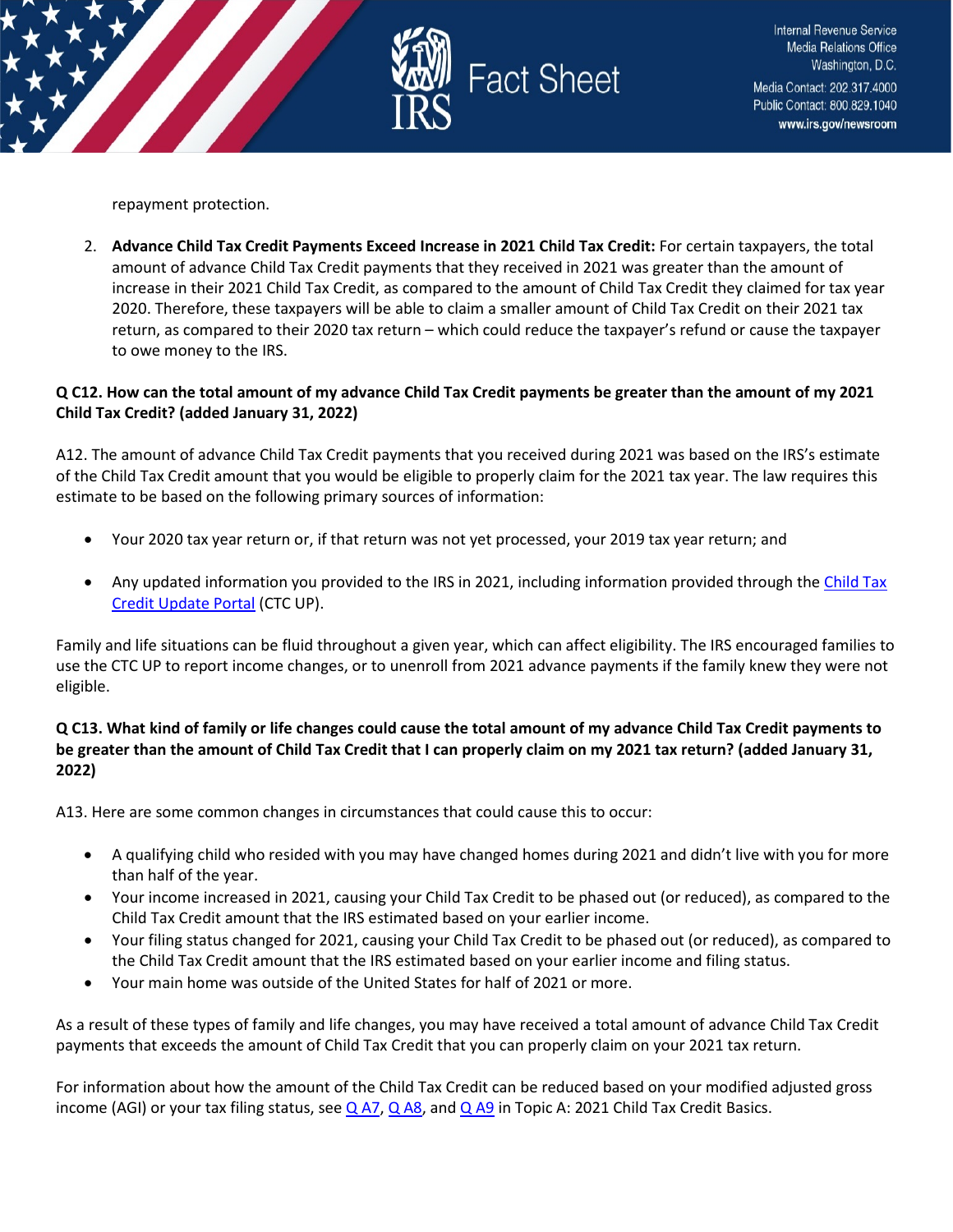

## **Q C14. Will I need to pay my advance Child Tax Credit payments back to the IRS if the total amount of those payments is greater than the Child Tax Credit amount that I can properly claim on my 2021 tax return? (added January 31, 2022)**

A14. Maybe. If the total amount of your advance Child Tax Credit payments is greater than the Child Tax Credit amount that you can properly claim on your 2021 tax return, you may need to report the entire excess amount on your 2021 tax return as additional income tax.

However, if you are eligible for repayment protection, you will not be required to repay some or all of your excess advance Child Tax Credit payments.

## **Q C15. If I qualify for repayment protection, how much repayment relief will I qualify for? (added January 31, 2022)**

A15. The amount of your tax liability from excess advance Child Tax Credit payments is reduced by up to the full repayment protection amount. The full repayment protection amount equals \$2,000, multiplied by the following:

- The number of qualifying children that the IRS took into account in determining the IRS's initial estimate of your advance Child Tax Credit payments, minus
- The number of qualifying children taken into account in determining the amount of Child Tax Credit that you can properly claim on your 2021 tax return.

The full repayment protection amount is \$2,000 per child used to calculate your advance payments but not claimed on your tax return. The amount of the repayment protection will be reduced or phased out based on your modified AGI.

## **Q C16. Does my amount of repayment protection for excess advance Child Tax Credit payments decrease if my modified adjusted gross income (AGI) is higher than the modified AGI amount that would qualify me for full repayment protection? (added January 31, 2022)**

A16. Yes. Repayment protection amounts are based on your modified adjusted gross income (AGI). If your main home was in the United States for more than half of 2021, this chart can help you determine if you qualify for full, some, or no repayment protection.

The following table shows the amount of repayment protection for which a taxpayer is eligible, based on the taxpayer's modified AGI.

| <b>Filing status</b>                                                                  | Qualify for full repayment<br>protection if 2021 modified<br>AGI is at or below: | Qualify for full or some<br>repayment protection if<br>2021 modified AGI is<br>between: | Qualify for no<br>repayment protection<br>if 2021 modified AGI is<br>at or above: |
|---------------------------------------------------------------------------------------|----------------------------------------------------------------------------------|-----------------------------------------------------------------------------------------|-----------------------------------------------------------------------------------|
| Married and filing a<br>joint return or filing as<br>a qualifying widow or<br>widower | \$60,000                                                                         | \$60,001 and \$119,999 *                                                                | \$120,000                                                                         |
| Filing as head of<br>household                                                        | \$50,000                                                                         | \$50,001 and \$99,999 *                                                                 | \$100,000                                                                         |
| Single filer or married<br>and filing a separate<br>return                            | \$40,000                                                                         | \$40,001 and \$79,999 *                                                                 | \$80,000                                                                          |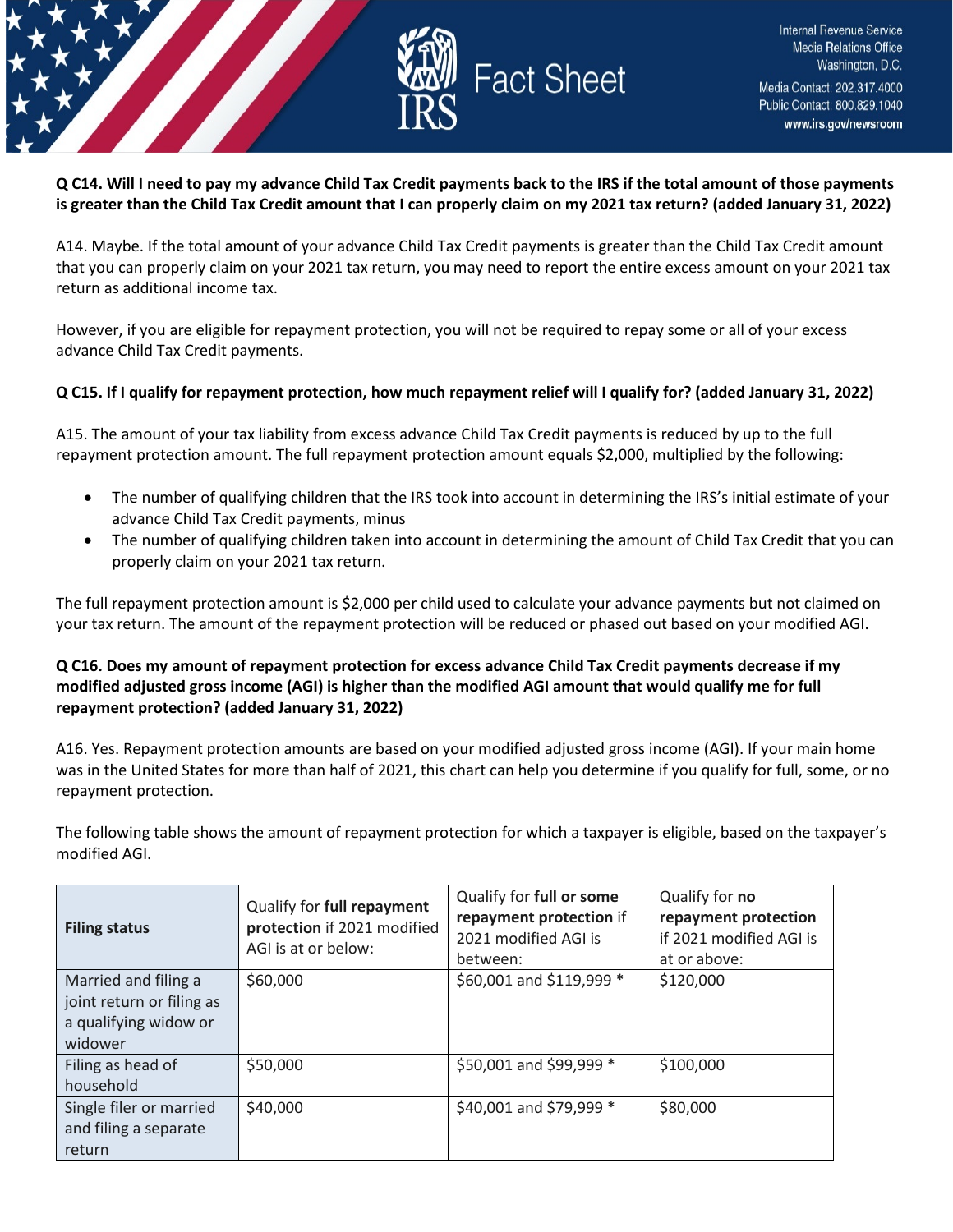

\* Your repayment protection is based on how much your modified AGI is greater than the amount shown in the "full repayment protection" column for your filing status.

Example: You filed a joint return with your spouse for tax year 2020 and claimed the Child Tax Credit for three qualifying children. The IRS estimated your total advance Child Tax Credit payment amount based on these qualifying children. However, when you file your 2021 joint tax return with a modified AGI of \$75,000, you properly claim the Child Tax Credit for only one qualifying child – and therefore have two excess qualifying children. Your modified AGI of \$75,000 exceeds your applicable \$60,000 modified AGI threshold by 25 percent. Your potential full repayment protection amount of \$4,000 (that is, \$2,000 for each excess qualifying child) is reduced by 25 percent to \$3,000. For more information on modified AGI, see [Q A6](https://www.irs.gov/credits-deductions/filing-season-2021-child-tax-credit-frequently-asked-questions-topic-a-2021-child-tax-credit-basics#q6) of Topic A: 2021 Child Tax Credit Basics.

## **Q C17. What happens if I have a balance due to the IRS because of excess advance Child Tax Credit payments, but I cannot afford to make the balance due payment when filing my 2021 tax return? (added January 31, 2022)**

A17. The majority of individuals who need to repay excess advance Child Tax Credit payments will satisfy that balance through a reduction in their expected federal income tax refund.

However, if you owe a balance in excess of your refund, the IRS routinely works with taxpayers who owe amounts they cannot afford to pay. The process to make a payment arrangement for these balances due is the same as for other tax balances. It is important that you file your tax return even if you cannot pay the amount due to prevent the accrual of additional penalties. For further information on how to pay your past due federal income tax liability, se[e Paying Your](https://www.irs.gov/payments)  [Taxes.](https://www.irs.gov/payments)

<span id="page-20-0"></span>Filing Season 2021 Child Tax Credit Frequently Asked Questions — Topic D: Claiming the 2021 Child Tax Credit If You Don't Normally File a Tax Return

## **Q D1. I used an online Non-Filer Tool to sign up to receive advance Child Tax Credit payments during 2021. Why should I file a 2021 tax return during the 2022 tax filing season? (added January 31, 2022)**

A1. There are many reasons why you should file a 2021 tax return.

- 1. Even if you received advance Child Tax Credit payments you can potentially receive thousands of additional dollars in tax credits, including:
	- o Any remaining Child Tax Credit if you did not receive 100 percent of your Child Tax Credit through advance Child Tax Credit payments in 2021.
	- o The 2021 Recovery Rebate Credit if you did not receive the total amount of third-round Economic Impact Payments for which you were eligible.
	- $\circ$  The [Earned Income Tax Credit](https://www.irs.gov/credits-deductions/individuals/earned-income-tax-credit-eitc)  if you had any earned income during 2021.
	- o The [Child and Dependent Care Credit](https://www.irs.gov/newsroom/child-and-dependent-care-credit-faqs)  if you paid someone to care for your child or other qualifying person so you could work or look for work.
- 2. If you're eligible but didn't get any monthly advance Child Tax Credit payments in 2021, you can still get a lumpsum payment by claiming the Child Tax Credit when you file a 2021 federal income tax return during the 2022 tax filing season.
- 3. If the qualifying children you listed on your 2019 or 2020 tax return (including information you entered in the Non-Filer Tool in 2020 or 2021 to file a federal income tax return with the IRS are the same qualifying children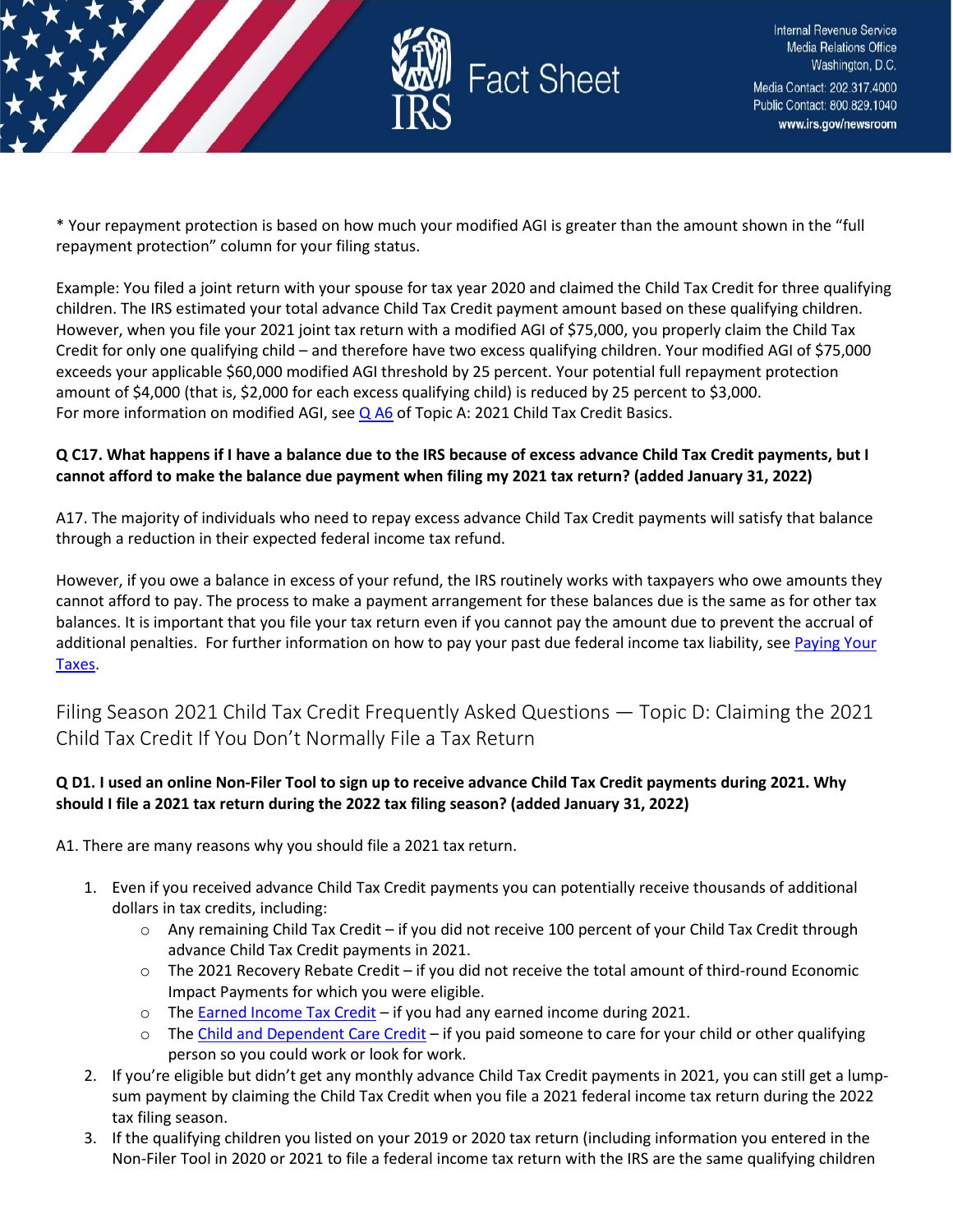

you had in 2021, you likely only received a total amount of advance Child Tax Credit payments equal to half of your Child Tax Credit in 2021. You need to file a 2021 tax return to claim the remaining 2021 Child Tax Credit.

## **Q D2. I need help filing my 2021 tax return. Does the IRS make any online options available? (added January 31, 2022)**

A2. Yes. If you need help filing your tax return, IRS.gov offers you two options to file your federal income tax return for free:

- **IRS Free File Online Tax Preparation:** [This option](https://www.irs.gov/filing/free-file-do-your-federal-taxes-for-free) lets you prepare and file your federal income tax return online for free using online tax preparation and filing options on IRS partner sites.
	- o **Income Requirement:** Your [adjusted gross income \(or AGI\)](https://www.irs.gov/e-file-providers/definition-of-adjusted-gross-income) must be \$73,000 or less in 2021 to be eligible to use IRS Free File Online Tax Preparation.
- **IRS Free File Fillable Forms:** This option provides you with electronic federal tax forms you can fill out and file online for free.
	- o **No Income Requirement:** You can use Free File Fillable Forms, regardless of your income.
	- o **Warning:** If you choose this option, you would need to know how to prepare your own tax return or be able to follow the instructions to the Form 1040.

## **Q D3. I would like help from a tax professional when I prepare my 2021 tax return. What options do I have? (added January 31, 2022)**

A3. You have the two following types of options, one of which you can receive for free if you qualify.

- Professional tax return preparers: There are various types of tax return preparers, including certified public accountants, enrolled agents, attorneys, and others who can assist you in filing your return. For more information about these and other return preparers who might be right for you, visit [Need someone to prepare](https://www.irs.gov/tax-professionals/choosing-a-tax-professional) [your tax return?](https://www.irs.gov/tax-professionals/choosing-a-tax-professional)
- Free tax return preparation for qualifying taxpayers: The IRS's Volunteer Income Tax Assistance (VITA) and Tax Counseling for the Elderly (TCE) programs offer free basic tax return preparation to qualified individuals. To learn more and to find a VITA or TCE site near you, visit [IRS Free Tax Return Preparation](https://www.irs.gov/individuals/free-tax-return-preparation-for-qualifying-taxpayers) on IRS.gov.

The fastest way for you to get your tax refund is by filing electronically and choosing direct deposit. For more details, including information about what to do if you don't have a bank account, see the [direct deposit](https://www.irs.gov/refunds/get-your-refund-faster-tell-irs-to-direct-deposit-your-refund-to-one-two-or-three-accounts) information on IRS.gov.

## **Q D4. I don't normally file a federal tax return, and I did not receive advance Child Tax Credit payments during 2021. Can I still receive that money now? (added January 31, 2022)**

A4. Yes. If you're eligible but did not receive any monthly advance Child Tax Credit payments in 2021, you can still get a lump-sum payment by claiming the Child Tax Credit on your 2021 federal income tax return filed during the 2022 tax filing season.

**Important:** You may also be eligible to claim other [credits](https://www.irs.gov/credits-and-deductions) on your 2021 federal income tax return. These include:

- The 2021 Recovery Rebate Credit if you didn't receive the total amount of third-round Economic Impact Payments for which you were eligible.
- The [Earned Income Tax Credit](https://www.irs.gov/credits-deductions/individuals/earned-income-tax-credit-eitc)  if you had any earned income during 2021.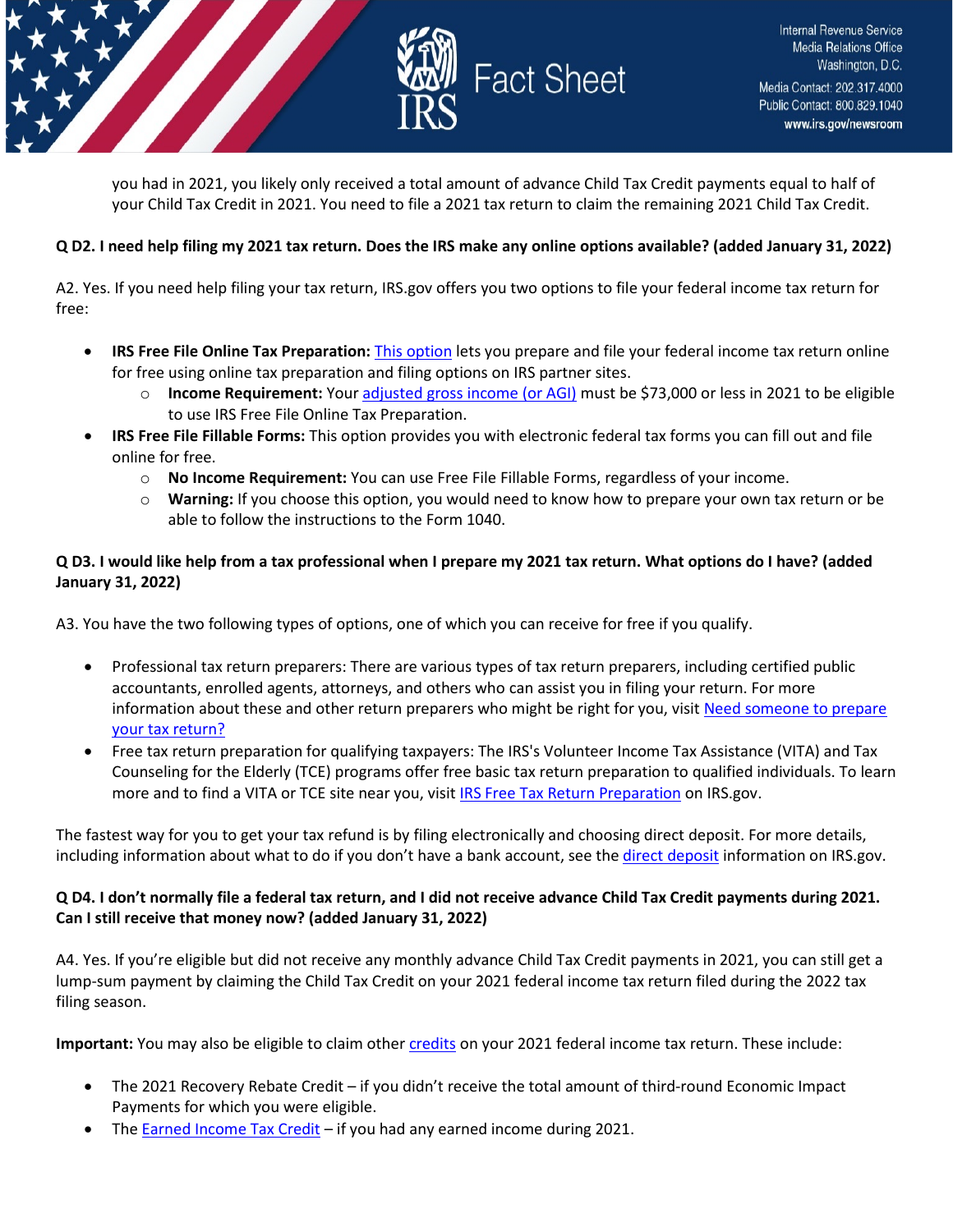

The [Child and Dependent Care Credit](https://www.irs.gov/newsroom/child-and-dependent-care-credit-faqs) – if you paid someone to care for your child or other qualifying person so you could work or look for work.

<span id="page-22-0"></span>Filing Season 2021 Child Tax Credit Frequently Asked Questions — Topic E: Commonly Asked Immigration-Related Questions

## **Q E1. I don't have a Social Security number (SSN), but I have an Individual Taxpayer Identification Number (ITIN) from the IRS. Am I eligible for the Child Tax Credit? (added January 31, 2022)**

A1. Yes. You — and your spouse, if married filing a joint return — must have a Social Security number (SSN) or an IRS Individual Taxpayer Identification Number (ITIN) to be eligible for the Child Tax Credit. You can claim the Child Tax Credit for each qualifying child who has an SSN that is [valid for employment](https://www.irs.gov/credits-deductions/filing-season-2021-child-tax-credit-frequently-asked-questions-topic-e-commonly-asked-immigration-related-questions#q3) in the United States.

## **Q E2. Does my child need to have a Social Security number (SSN) to qualify me for the Child Tax Credit? (added January 31, 2022)**

A2. Yes. For your child to qualify you for the Child Tax Credit, your child must have a Social Security number (SSN) that is valid for employment.

Therefore, if your child does not have an SSN that is valid for employment, you are not eligible to claim the Child Tax Credit for that child.

**Note:** If your child does not have an SSN that is valid for employment, you may be eligible to claim the Credit for Other Dependents for that child.

The Credit for Other Dependents is a tax credit available to taxpayers for each of their dependents who was a U.S. citizen, U.S. national, or U.S. resident alien in 2021 but can't be claimed for the Child Tax Credit. The maximum credit amount is \$500 for each dependent. But the credit can only reduce your tax and provides no benefit if you don't have any tax. Claim the credit with your Child Tax Credit, if any, on [Schedule 8812, Credits for Qualifying Children and Other](https://www.irs.gov/pub/irs-pdf/f1040s8.pdf)  [Dependents.](https://www.irs.gov/pub/irs-pdf/f1040s8.pdf)

## **Q E3. What does it mean for a Social Security number (SSN) to be valid for employment? (added January 31, 2022)**

A3. For qualifying children, the Social Security number (SSN) must b[e valid for employment](https://www.ssa.gov/ssnumber/cards.htm) in the United States and issued by the Social Security Administration (SSA) before the due date of your 2021 tax return (including an extension if the extension was requested by the due date).

- If an individual was a U.S. citizen when he or she received the SSN, then it is valid for employment in the United States.
- If "Not Valid for Employment" is printed on the individual's Social Security card and the individual's immigration status has changed so that he or she is now a U.S. citizen or permanent resident, ask the SSA for a [new Social](https://www.ssa.gov/ssnumber/) [Security card.](https://www.ssa.gov/ssnumber/)
- If "Valid for Work Only With DHS Authorization" is printed on the individual's Social Security card, the individual has the required SSN only as long as the Department of Homeland Security authorization is valid.